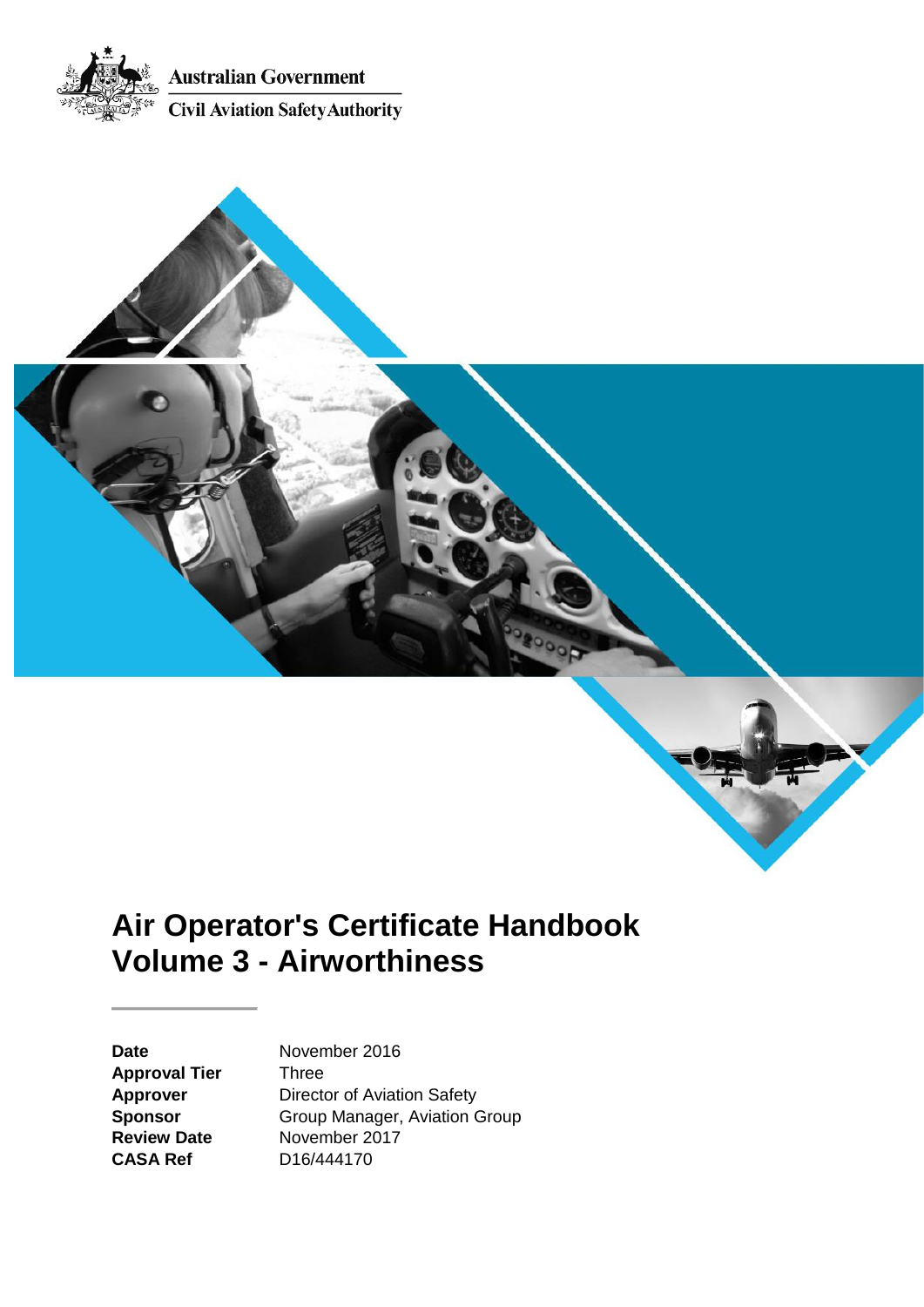© Civil Aviation Safety Authority

This work is copyright. You may download, display, print and reproduce this material in unaltered form only (retaining this notice) for your personal, non-commercial use or use within your organisation. Apart from any use permitted under the *Copyright Act 1968*, all other rights are reserved.

This document becomes an uncontrolled document when printed. Refer to [<www.casa.gov.au/scripts/nc.dll?WCMS:STANDARD::pc=PC\\_91264 >](http://casa.gov.au/scripts/nc.dll?WCMS:STANDARD::pc=PC_91264%20) for current version.

This is an internal CASA policy manual. It contains guidance material intended to assist CASA officers and delegates in carrying out their regulatory responsibilities and is available to the public for information purposes only.

You should not rely on this manual as a legal reference. Refer to the civil aviation legislation including the *Civil Aviation Act 1988* (Cth), its related regulations and any other legislative instruments—to ascertain the requirements of, and the obligations imposed by or under, the law.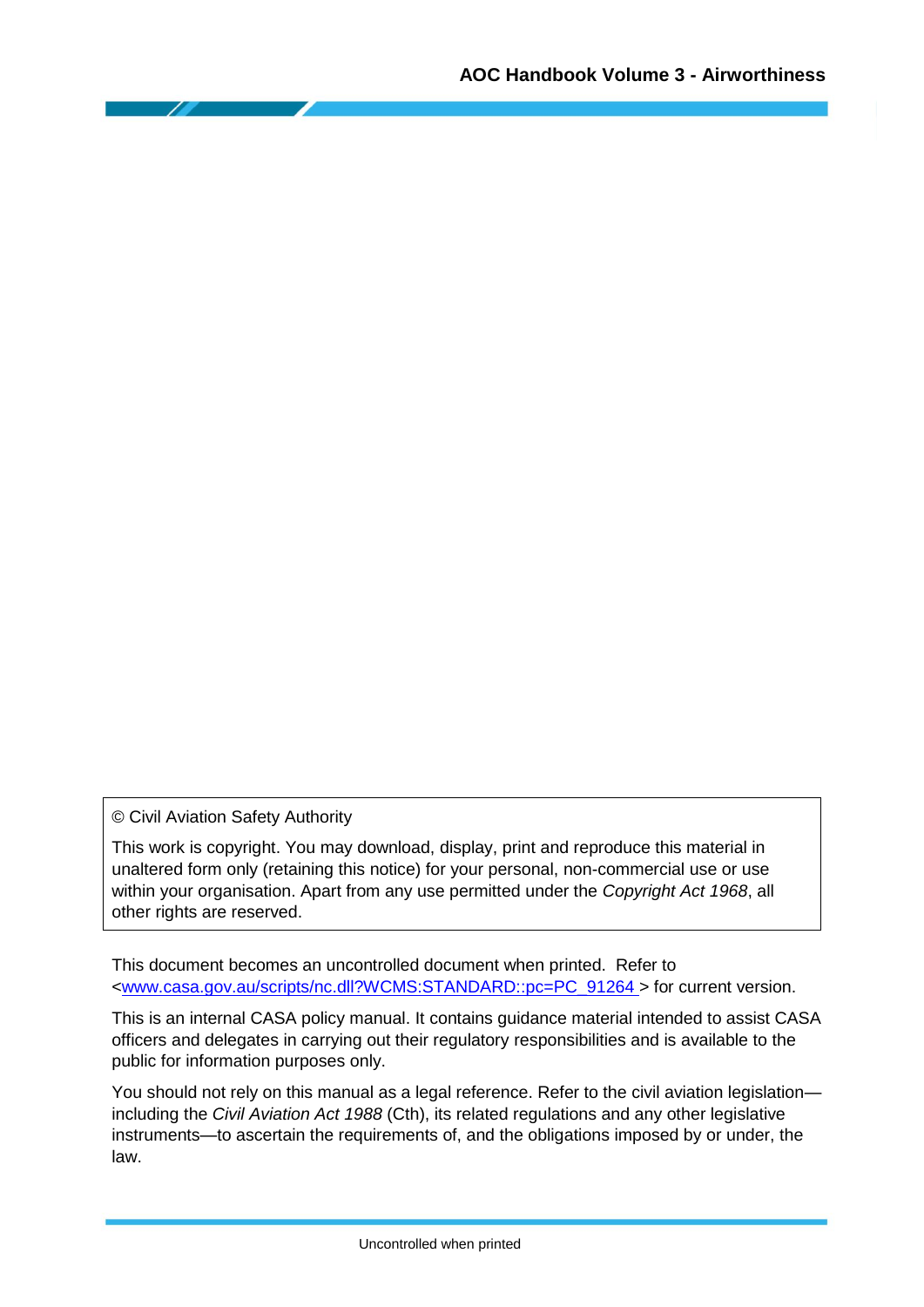# <span id="page-2-0"></span>**Preface**

As a Commonwealth government authority, CASA must ensure that the decisions we make, and the processes by which we make them, are effective, efficient, fair, timely, transparent, properly documented and otherwise comply with the requirements of the law. At the same time, we are committed to ensuring that all of our actions are consistent with the principles reflected in our Regulatory Philosophy.

Most of the regulatory decisions CASA makes are such that conformity with authoritative policy and established procedures will lead to the achievement of these outcomes. Frequently, however, CASA decision-makers will encounter situations in which the strict application of policy may not be appropriate. In such cases, striking a proper balance between the need for consistency and a corresponding need for flexibility, the responsible exercise of discretion is required.

In conjunction with a clear understanding of the considerations mentioned above, and a thorough knowledge of the relevant provisions of the civil aviation legislation, adherence to the procedures described in this manual will help to guide and inform the decisions you make, with a view to better ensuring the achievement of optimal outcomes in the interest of safety and fairness alike.

Shane Carmody Chief Executive Officer and Director of Aviation Safety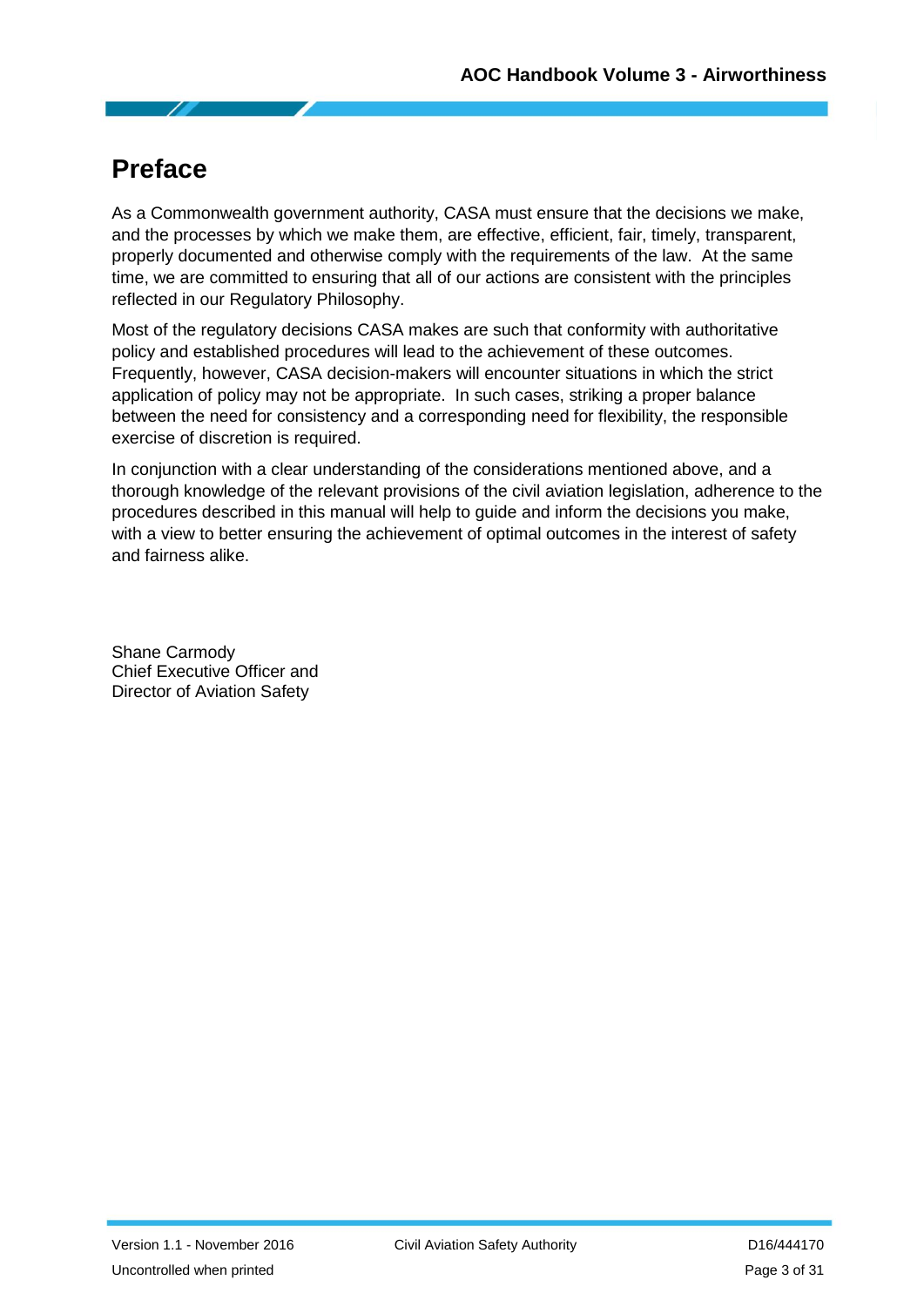# **Table of contents**

|    | <b>Preface</b>                                                | <b>Revision history</b>                                                                    | 3<br>6 |  |  |
|----|---------------------------------------------------------------|--------------------------------------------------------------------------------------------|--------|--|--|
| 1. |                                                               | Introduction                                                                               | 7      |  |  |
| 2. |                                                               | Scope and Application of the AOC Handbook Volume 3 - Airworthiness                         | 8      |  |  |
| 3. | <b>Entry Control Requirements - General</b>                   |                                                                                            |        |  |  |
|    | 3.1                                                           | Documentation and Information                                                              | 9      |  |  |
|    | 3.2                                                           | Assessment                                                                                 | 9      |  |  |
| 4. |                                                               | Organisational Structure and Lines of Communication - Airworthiness<br><b>Requirements</b> | 11     |  |  |
| 5. | <b>Head of Aircraft Airworthiness and Maintenance Control</b> |                                                                                            |        |  |  |
|    | 5.1                                                           | What is HAAMC?                                                                             | 12     |  |  |
|    | 5.2                                                           | Roles and Responsibilities                                                                 | 12     |  |  |
|    | 5.3                                                           | <b>Entry Control Requirements</b>                                                          | 13     |  |  |
|    | 5.4                                                           | Assessment                                                                                 | 13     |  |  |
|    | 5.5                                                           | Acceptance of HAAMC                                                                        | 14     |  |  |
| 6. | <b>Maintenance Controller</b>                                 |                                                                                            |        |  |  |
|    | 6.1                                                           | What is a Maintenance Controller?                                                          | 15     |  |  |
|    | 6.2                                                           | Can an organisation have multiple MCs?                                                     | 15     |  |  |
|    | 6.3                                                           | Roles and responsibilities                                                                 | 15     |  |  |
|    | 6.4                                                           | <b>Entry Control Requirements</b>                                                          | 15     |  |  |
|    | 6.5                                                           | Assessment                                                                                 | 15     |  |  |
|    | 6.6                                                           | Aircraft used by multiple operators                                                        | 17     |  |  |
|    | 6.7                                                           | <b>CASA Approval</b>                                                                       | 17     |  |  |
| 7. | <b>Maintenance Personnel Training</b>                         |                                                                                            |        |  |  |
|    | 7.1                                                           | Introduction                                                                               | 18     |  |  |
|    | 7.2                                                           | <b>Training Program Management</b>                                                         | 18     |  |  |
|    | 7.3                                                           | Need for Training                                                                          | 18     |  |  |
|    | 7.4                                                           | <b>Program Content</b>                                                                     | 19     |  |  |
|    | 7.5                                                           | <b>Record Keeping</b>                                                                      | 19     |  |  |
|    | 7.6                                                           | <b>CASA Approval</b>                                                                       | 19     |  |  |
| 8. | <b>Continuing Airworthiness</b>                               |                                                                                            |        |  |  |
|    | 8.1                                                           | <b>Instructions for Continuing Airworthiness</b>                                           | 20     |  |  |
|    | 8.2                                                           | <b>Airworthiness Directives</b>                                                            | 20     |  |  |
|    | 8.3                                                           | Maintenance Schedule Management                                                            | 21     |  |  |
|    | 8.4                                                           | <b>Reliability Programs</b>                                                                | 21     |  |  |
|    | 8.5                                                           | <b>Contractual Arrangements</b>                                                            | 22     |  |  |
|    | 8.6                                                           | <b>Maintenance Facilities</b>                                                              | 22     |  |  |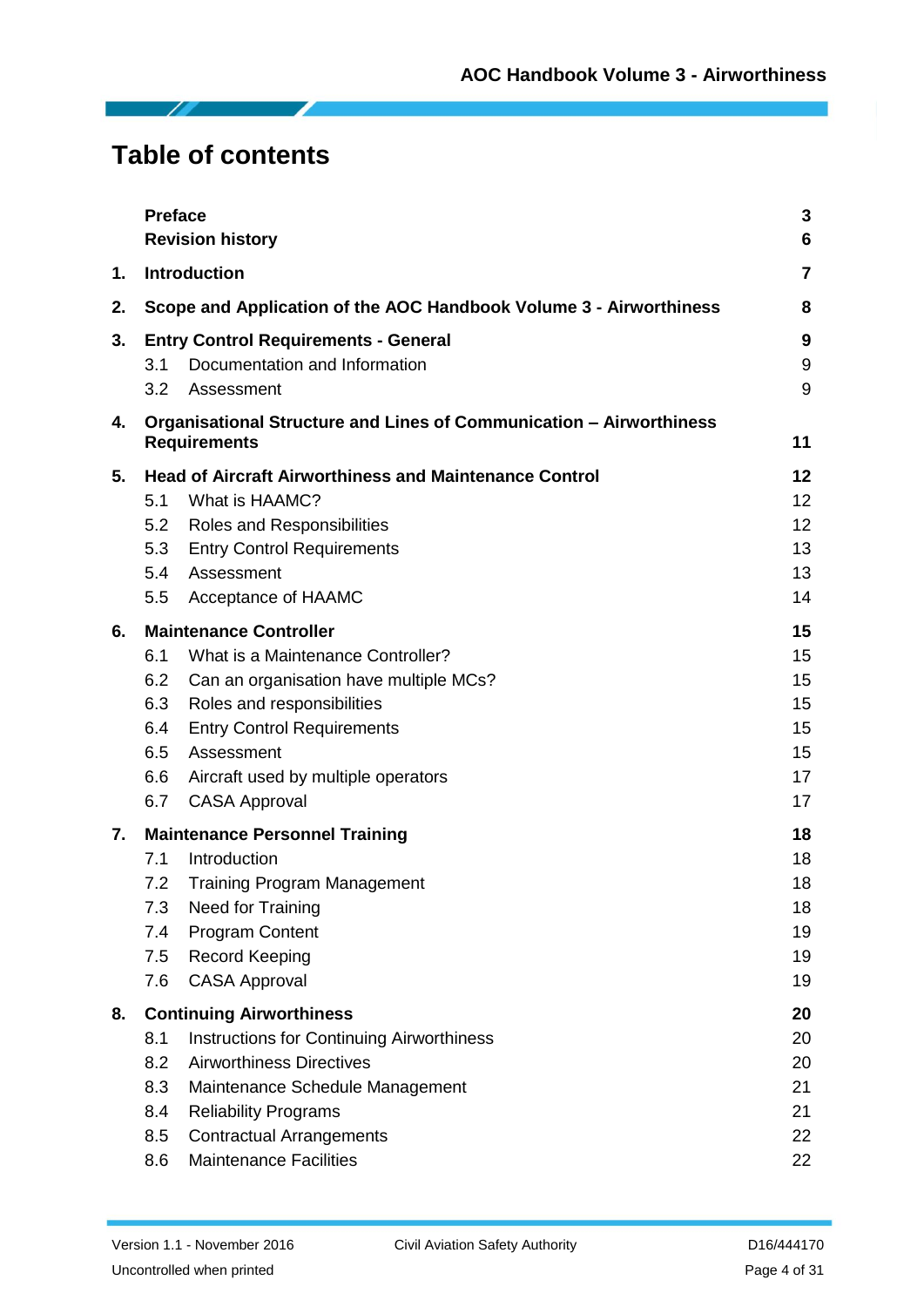| 9. | <b>Maintenance Control</b> |                                                                                      |    |  |
|----|----------------------------|--------------------------------------------------------------------------------------|----|--|
|    | 9.1                        | Aircraft Servicing, Spares Holding and Stores Control                                | 23 |  |
|    | 9.2                        | Maintenance Release                                                                  | 24 |  |
|    | 9.3                        | Specialist Operations - Airworthiness Assessment                                     | 24 |  |
|    | 9.4                        | Aircraft used by more than one AOC Holder                                            | 24 |  |
|    | 9.5                        | Overseas Maintenance                                                                 | 25 |  |
|    | 10. Reserved               |                                                                                      | 27 |  |
|    |                            | 11. Minimum Equipment List and Configuration Deviation List                          | 28 |  |
|    |                            | 12. Other Airworthiness Considerations                                               | 30 |  |
|    |                            | 12.1 Weight and Balance Control                                                      | 30 |  |
|    |                            | 12.2 Special Flight Permits, Permissible Unserviceabilities, Exemptions, Variations, |    |  |
|    |                            | Exclusions                                                                           | 30 |  |
|    |                            | 12.3 Fleet Management                                                                | 30 |  |
|    |                            | 12.4 Time in Service and Maintenance Records                                         | 31 |  |
|    |                            | 12.5 Defect Control and Reporting                                                    | 31 |  |
|    |                            | 12.6 Approved Single Engine Turbine Powered Aeroplane (ASETPA)                       | 31 |  |

- To

◢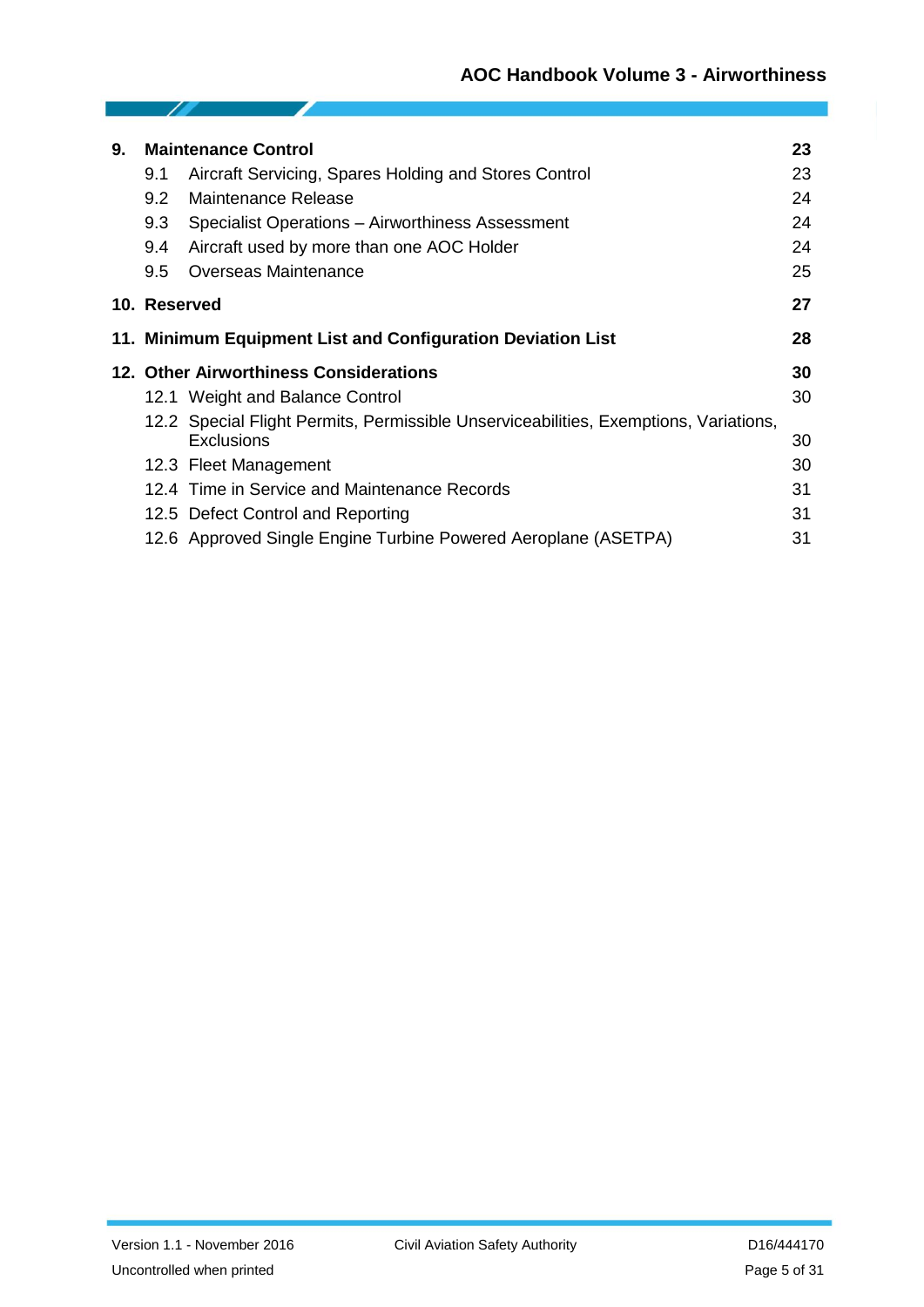# <span id="page-5-0"></span>**Revision history**

Z

Amendments/revisions of this Manual are recorded below in order of most recent first.

| <b>Version No.</b> | <b>Date</b>   | <b>Parts/Sections</b> | <b>Details</b>  |
|--------------------|---------------|-----------------------|-----------------|
| 1.1                | November 2016 | All                   | Complete update |
| 1.0                | October 2012  | All                   | First issue     |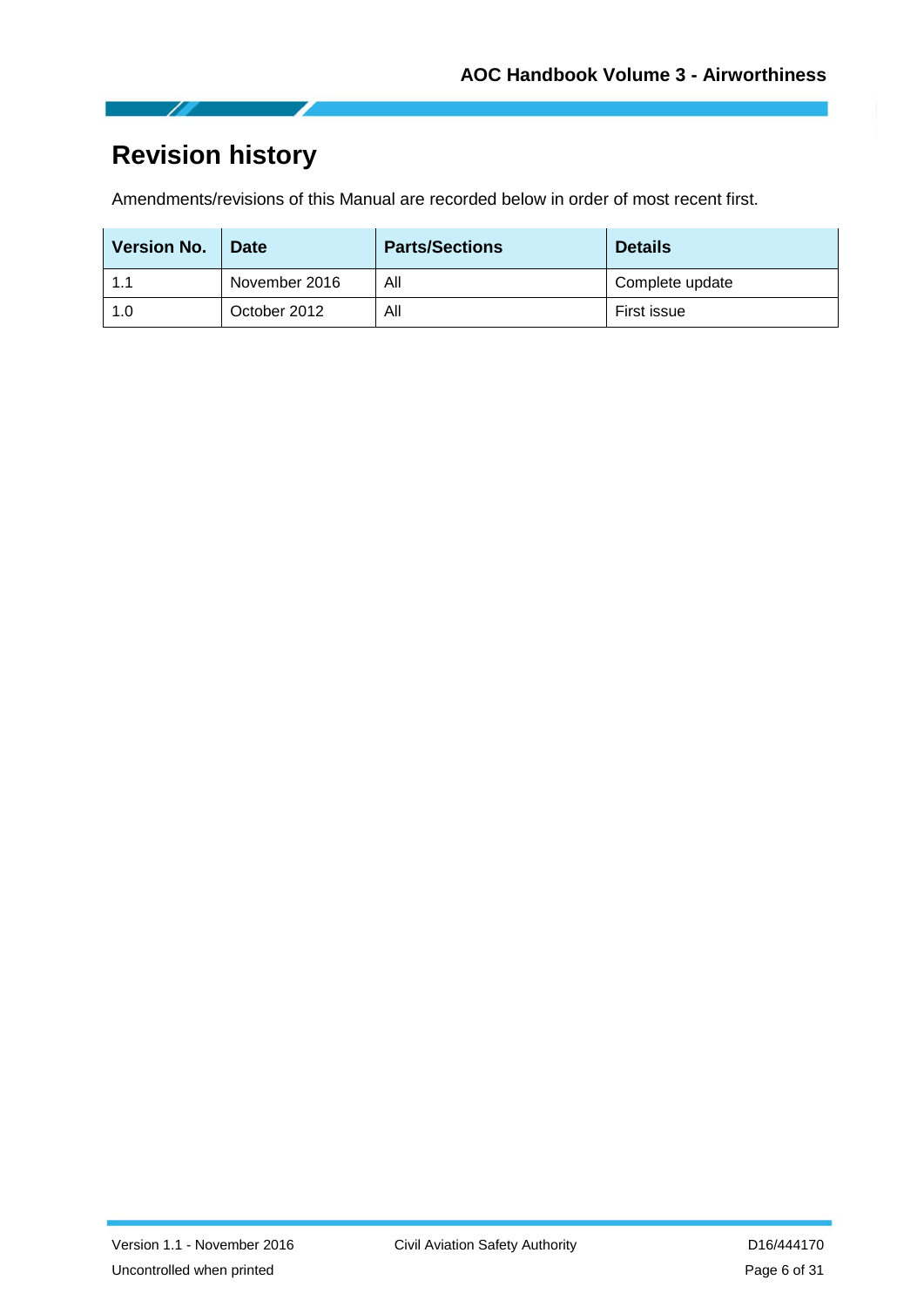# <span id="page-6-0"></span>**1. Introduction**

An Air Operator Certificate (AOC) applicant must satisfy CASA that they comply or are capable of complying with the safety rules under the Act and regulations in relation to managing the airworthiness aspects of their operation.

To recommend the issue of an AOC, CASA must be satisfied that the applicant has provided evidence to show that all airworthiness requirements pertaining to the aircraft and the operations to be covered by the AOC have been met. Such evidence will include the following:

- airworthiness aspects of the organisation are appropriately managed and controlled
- the aircraft are airworthy
- how continuing airworthiness will be achieved
- that aircraft are appropriately equipped for the role and operation
- that the applicant has provided for an organisation for maintenance control of all aircraft, that is adequately staffed with a sufficient number of suitably qualified and competent employees to conduct and carryout the AOC operations safely
- the nomination of a suitable person to hold the position of the head of the aircraft airworthiness and maintenance control part of the organisation
- that the aircraft has a Maintenance Schedule for Class B aircraft or an approved System of Maintenance (SOM) for Class A, as required, which must be appropriate to the operation involved
- that aircraft have an approved Minimum Equipment List (MEL) if required which must be appropriate to the operation involved
- that an approved maintenance controller has been appointed for each Class A aircraft
- that a Maintenance Control Manual (MCM) has been accepted by CASA for the Class A aircraft.

Operations to which CASR Part 42 applies, will require the Registered Operator of an aircraft to have an approved CAMO responsible for continuing airworthiness of the aircraft covering such matters as:

- exposition
- facilities and equipment
- accountable and responsible managers and other employees, and their qualifications
- quality management system and internal review
- Aircraft Maintenance Program (AMP)
- reliability program
- instructions for continuing airworthiness including maintenance data
- records
- procedures for making changes to the exposition.

**Note:** Further guidance is provided in the Subpart 42.G - Technical Assessor Handbook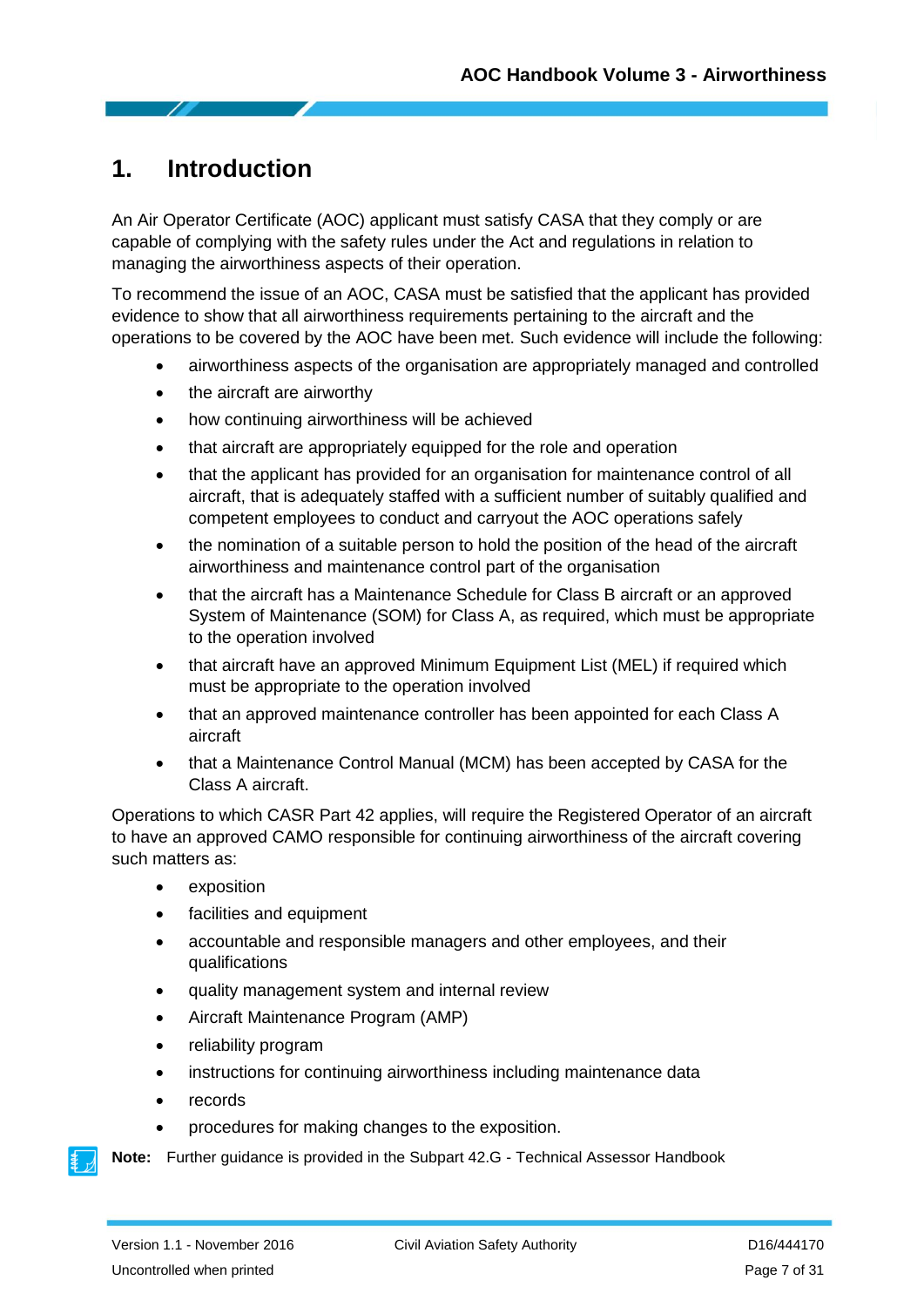# <span id="page-7-0"></span>**2. Scope and Application of the AOC Handbook Volume 3 - Airworthiness**

AOC Handbook Volume 3 – Airworthiness applies to the airworthiness requirements for the conduct of charter, general aviation and aerial work operations.

Operators in the above categories may elect to manage airworthiness requirements under the provisions of CASR Part 42

CASR Part 42 and its Manual of Standards (MOS) will apply for the airworthiness requirements of RPT operations and those operators that have elected to use Part 42.

CASA Inspectors must refer to Part 42G – Continuing Airworthiness Management Organisation (CAMO) Assessor Handbook.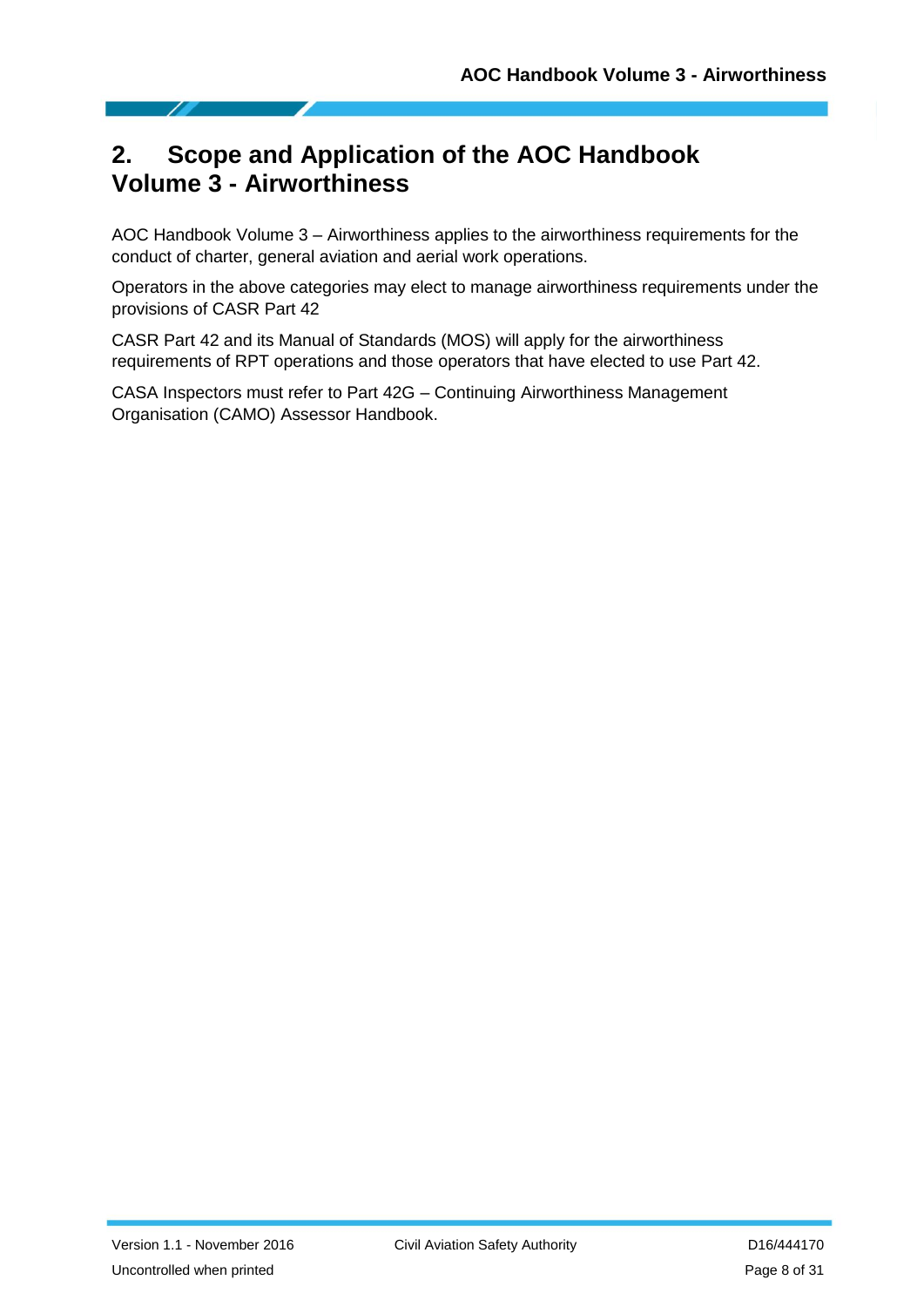# <span id="page-8-0"></span>**3. Entry Control Requirements - General**

The following provides an overview of the requirements an AOC application must meet when applying for an AOC. The details of these requirements are discussed in succeeding chapters.

### <span id="page-8-1"></span>**3.1 Documentation and Information**

It is the applicant's responsibility to provide the following documents and information to CASA:

- Operations Manual
- the make and type of each aircraft intended to be operated
- copies of contractual arrangements
- aircraft specific manuals and documents (as applicable):
	- Approved Flight Manual
	- Elected Maintenance Schedule (Class B)
	- Approved System of Maintenance (optional unless operating Class A Aircraft)
	- Minimum Equipment List
	- Maintenance Data
	- Maintenance Control Manual (only applies to operators of Class A aircraft).
- **Note:** Operators of Class B aircraft will generally have all or most of their procedures detailed in their company Operations Manual. If an operator chooses to contain airworthiness information specific to their operation in any other document, a copy of this document must be provided to CASA.

The operators of Class A aircraft must have an MCM that meets the requirements of Civil Aviation Regulations [\(CAR\)](https://www.legislation.gov.au/Series/F1997B00935) 42ZY and specifies how the operator will control the maintenance of their Class A aircraft. Refer to Section 9.0 on Maintenance Control Manual for specific information regarding this manual.

The responsibilities specific to an operator's arrangement to contract out aspects of their airworthiness obligations must be documented in their operational documents.

The operator must ensure that written procedures are in place to demonstrate how they will comply, and continue to comply with all airworthiness requirements under CASA legislation.

### <span id="page-8-2"></span>**3.2 Assessment**

#### **3.2.1 Assessment Method**

The CASA inspector's assessment of the application will involve desktop assessments of the documentation provided, review of CASA guidance material and verification of the applicant's claims through site inspection of facilities, and interview of key personnel. The CASA inspector must be satisfied the submission meets the requirements for the particular operation having regard to the nature of the operations covered by the AOC.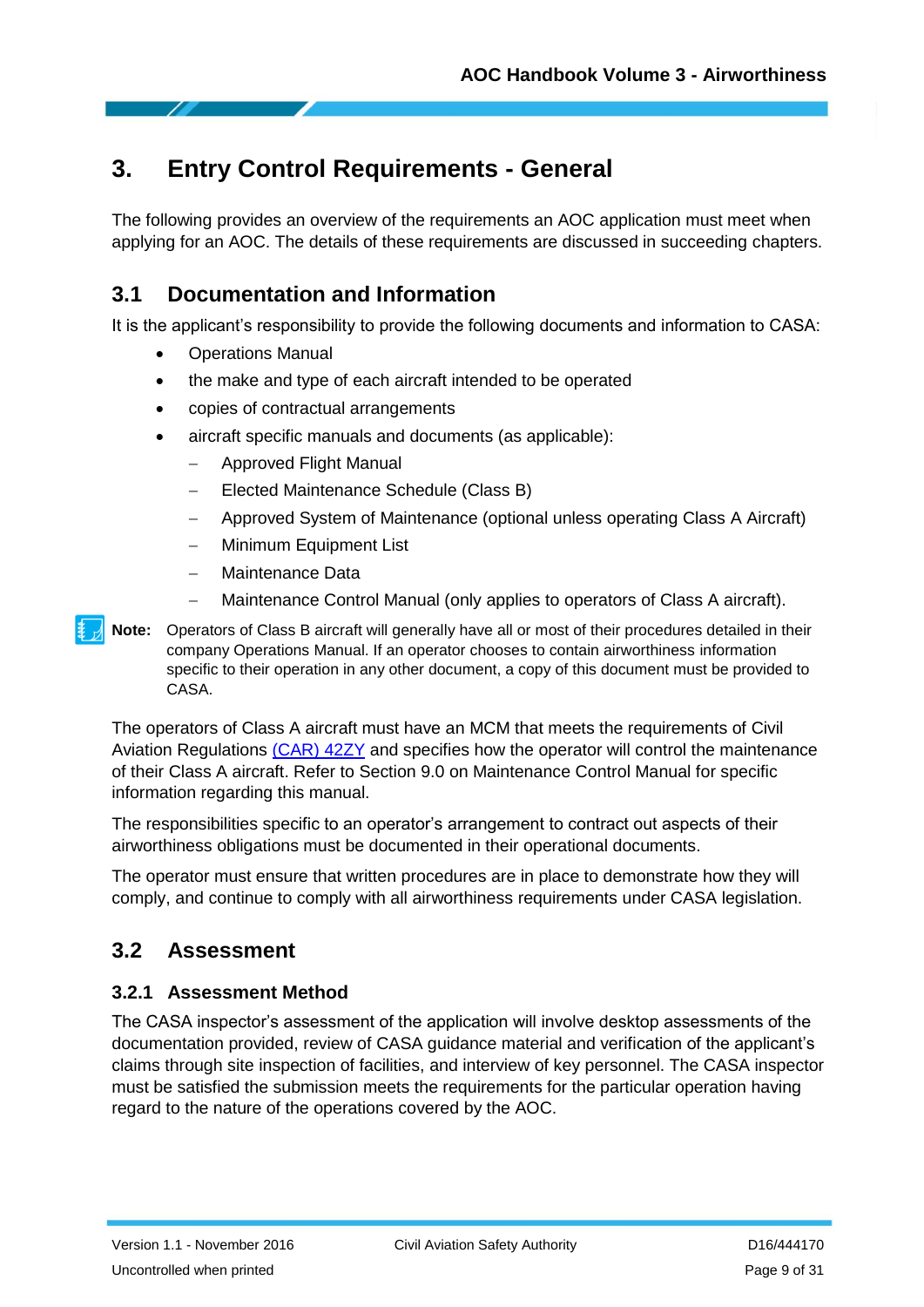#### **3.2.2 Aircraft Inspections**

The CASA inspector must be satisfied that the aircraft intended to be operated are airworthy and appropriately equipped, having regard to the nature of the operations covered by the AOC.

For Approved Single Engine Turbine Powered Aircraft (ASETPA) operations, an aircraft inspection must be completed. Detailed ASETPA procedures are contained in AOCM Vol.2 Section 15.

It is recommended that for non-ASETPA aircraft, an aircraft inspection will be carried out. Circumstances which may influence whether an inspection is required include:

- the size, maturity and capacity of the operator
- the age of the aircraft
- the operator's compliance history
- the operator's current fleet composition
- the operator's performance history.

Before aircraft inspections are carried out the operator must ensure that:

- for aircraft of the same type, model and configuration are to be used; the applicant must provide CASA with a report or list of differences for each aircraft. CASA will use this report to determine the depth of inspection necessary.
- inspections must include any equipment required for specialised operations.

Where aircraft inspection shows deficiencies, the operator must make arrangements for those deficiencies to be addressed, before the aircraft acceptance part of the AOC assessment can be completed.

The proving flight, emergency evacuation and ditching demonstrations if required, must not take place until the particular aircraft inspection process has been satisfactorily completed.

When an aircraft inspection is carried out, the CASA inspector will verify that:

- the aircraft has a valid and appropriate Certificate of Airworthiness.
- a current maintenance release that is appropriate for the proposed operation.
- the aircraft's Approved Flight Manual is at the current amendment status and available with the aircraft.
- all operational equipment required is fitted and maintained including role equipment and cargo restraint systems.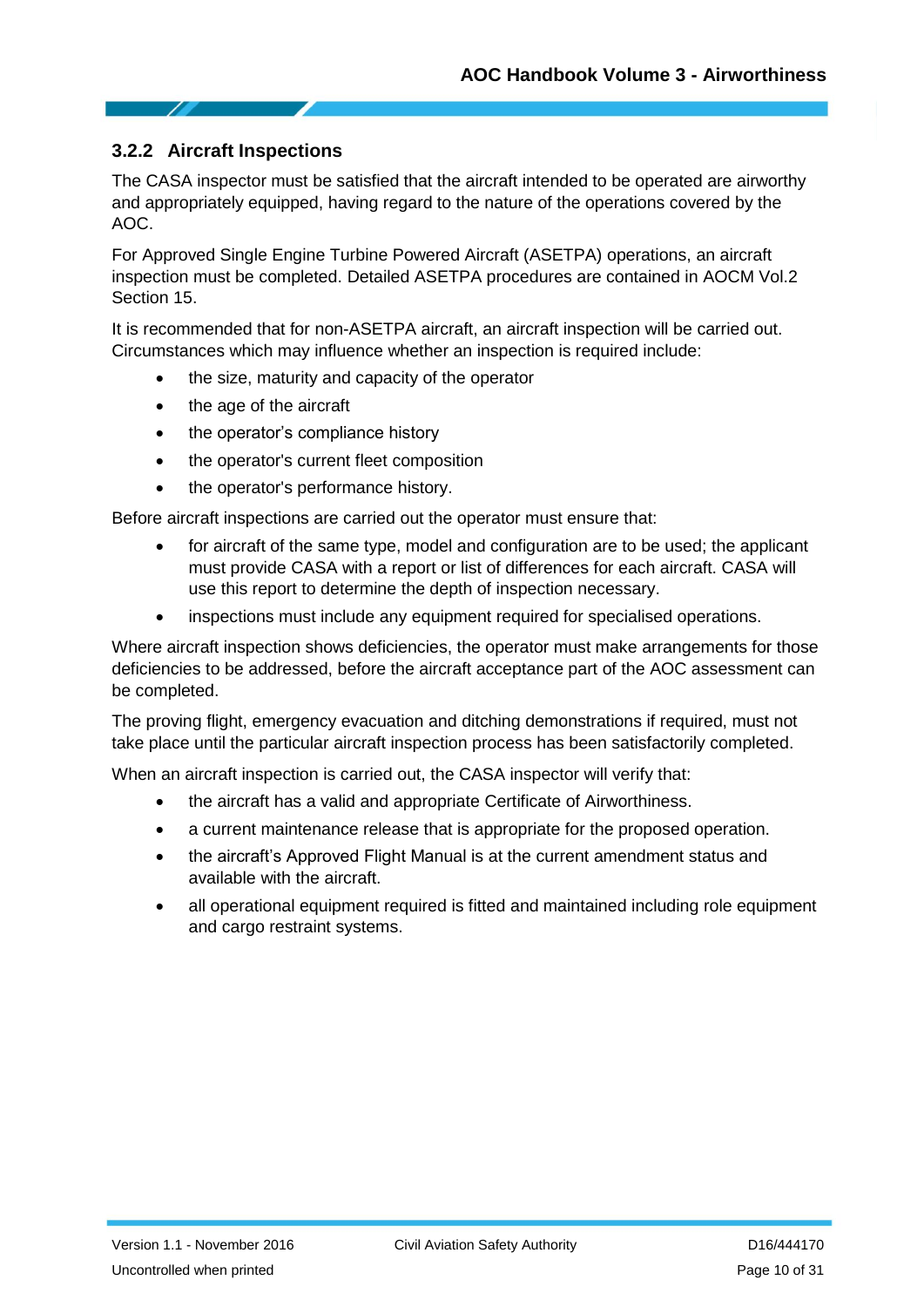# <span id="page-10-0"></span>**4. Organisational Structure and Lines of Communication – Airworthiness Requirements**

The operator's document suite must outline the organisational structure and detail the lines of communication and responsibility within the organisation. The operations manual and Maintenance Control Manual (when applicable) must document the roles and responsibilities of airworthiness personnel and will include the following information:

- the role, responsibility and duties of the Head of Aircraft Airworthiness and Maintenance Control part of the organisation
- the role, responsibility and duties of the Maintenance Controller (when applicable)
- arrangements for continued operations during periods of absence of airworthiness personnel
- the procedure for the appointment of a new HAAMC or MC (when applicable)
- specific airworthiness responsibilities should be included in the responsibilities or job descriptions for all positions in the organisation, including but not limited to:
	- Board
	- **Directors**
	- CEO
	- Executive managers
	- Chief pilot
	- Operations managers
	- Flight schedulers
	- Line pilots
	- Other flight crew (flight engineers and cabin staff)
	- Ground support staff (Cargo handlers, caterers, refuelers)
	- Maintenance staff directly or indirectly employed
	- Maintenance control staff

The AOC holder is at all times responsible for the continuing airworthiness of the aircraft operated under the AOC, refer section 20AA(4) of the Civil Aviation Act 1988. While the AOC holder may contract certain functions and tasks to other organisations under formal contractual arrangements, the responsibility of the AOC holder cannot be transferred.

The applicant's procedures must define how they assess the suitability of maintenance contractors, the interaction, control and monitoring of their performance.



The assessment form is Form 990, v3 c4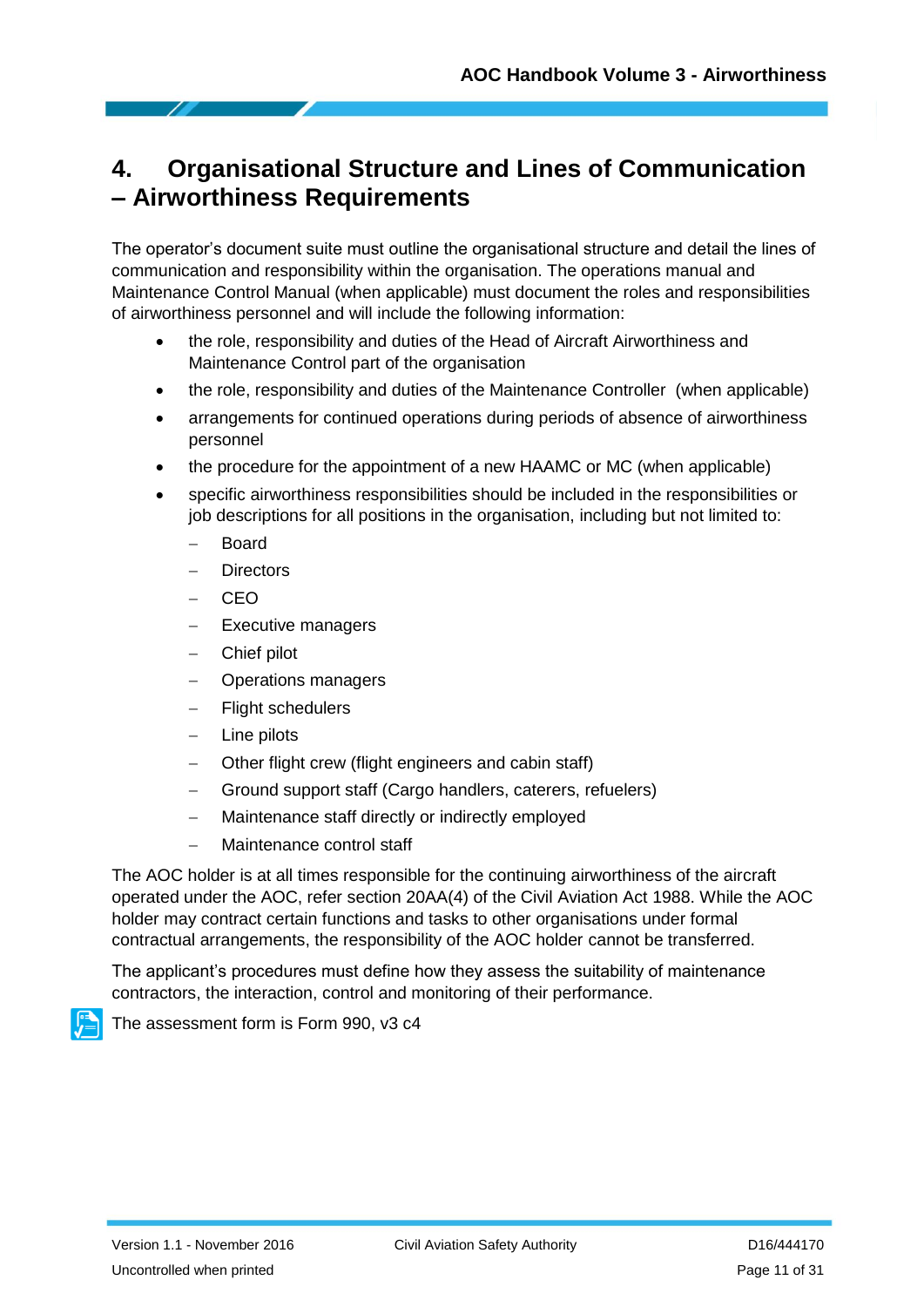# <span id="page-11-0"></span>**5. Head of Aircraft Airworthiness and Maintenance Control**

Section 28(3) of the [Civil Aviation Act 1988 \(the Act\)](https://www.legislation.gov.au/Details/C2012C00006/Html/Text) has the effect of requiring operators to nominate a Head of the Aircraft Airworthiness and Maintenance Control (HAAMC) for the maintenance part of the Organisation.

The HAAMC is one of the four key personnel outlined in the Act. For CASA to issue an AOC they must be satisfied with the nominated person's ability to carry out the responsibilities of a HAAMC.

For operators subject to CASR Part 42, no further application for HAAMC is required because the approval of the management structure within the CAMO will ensure that the duties of the HAAMC are performed by an appropriately qualified person.

Depending on the nature of the application, there may not be a requirement for the formal acceptance of the HAAMC, refer to the Operations Inspectors handbook Annex 1 Section 2.3. Determining Requirement for HAAMC.

# <span id="page-11-1"></span>**5.1 What is HAAMC?**

HAAMC is the person within the organisation charged with the responsibility of ensuring the continuing airworthiness and maintenance control for all aircraft operated under the AOC.

The HAAMC is a "key personnel" position within an AOC and as such must remain within the operator's organisation. The responsibilities of the HAAMC cannot be delegated to a person who is outside the AOC holder's organisation.

Section 28 of the Act allows an AOC holder to use any title for their HAAMC provided it is clear which position within their organisation is the head of the Aircraft Airworthiness and Maintenance Control part of their organisation.

# <span id="page-11-2"></span>**5.2 Roles and Responsibilities**

The responsibilities and duties of the HAAMC include, but are not limited to ensuring that appropriate arrangements are made for:

- maintenance scheduling
- monitoring and recording of aircraft hours, cycles and other information relevant to maintenance scheduling
- monitoring and scheduling of maintenance due and deferred maintenance actions (including deferred defects)
- the review of Airworthiness Directives for applicability and compliance
- defect rectification and unscheduled maintenance
- investigation and reporting of defects.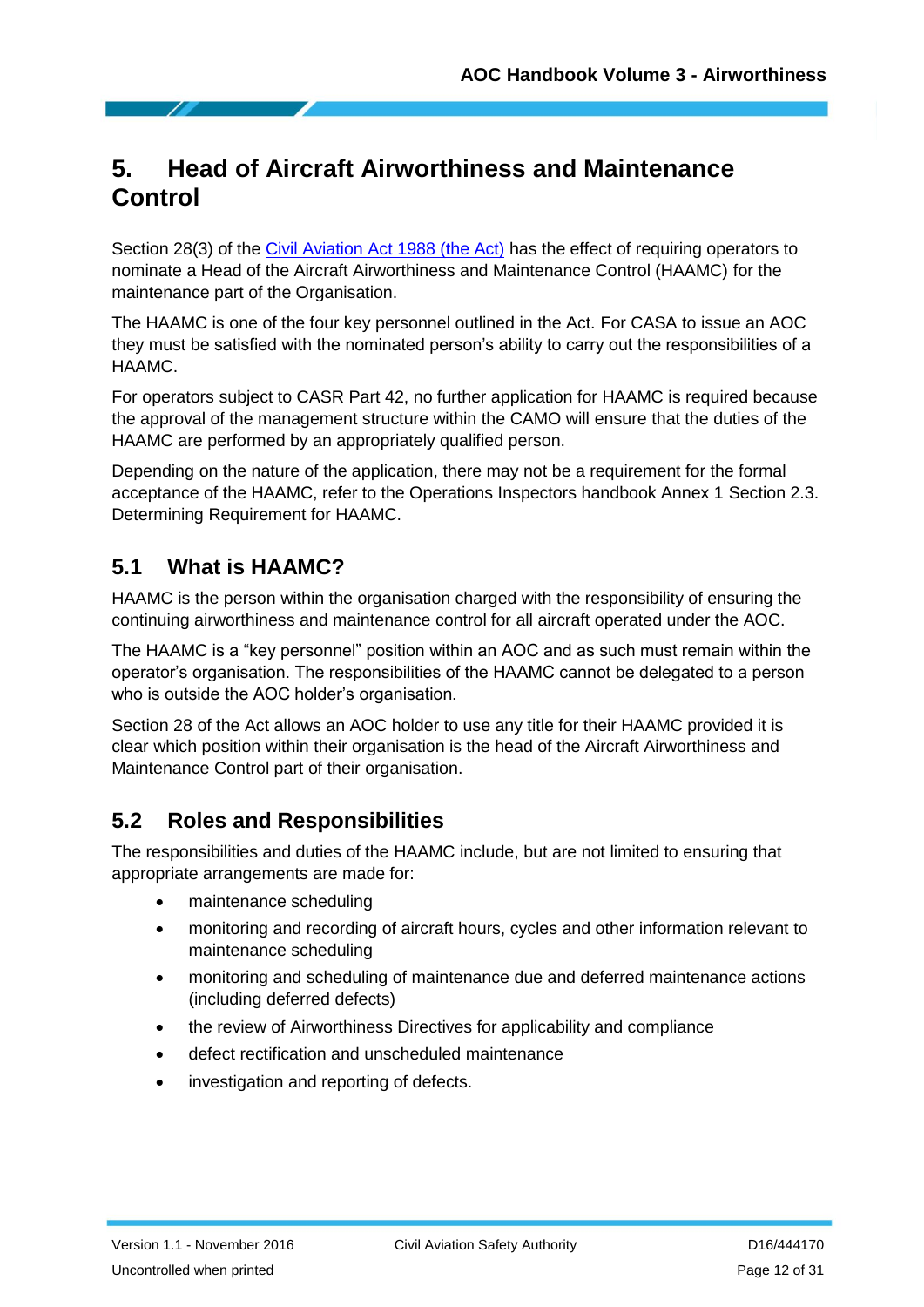### <span id="page-12-0"></span>**5.3 Entry Control Requirements**

An applicant who is required to have a HAAMC must apply to the CASA Permissions Issue Team (PIT) using [Form 808.](https://www.casa.gov.au/files/form808pdf)

Any time a subsequent HAAMC is nominated the AOC holder must inform CASA of the change and apply to the CASA PIT using [Form 808](https://www.casa.gov.au/files/form808pdf) for the new HAAMC acceptance.

#### <span id="page-12-1"></span>**5.4 Assessment**

If it has been determined that an assessment is required, CASA will carry out the assessment of the nominated HAAMC in two parts:

- documentation review and verification of the nominee's qualifications, experience, work history and training
- the interview.

#### **5.4.1 Assessment Method**

The CASA inspector will assess whether the nominee:

- has management qualifications or experience having regard to the nature of the operations covered by the AOC
- knows and understands the operator's airworthiness and maintenance control systems
- can demonstrate how the operator's airworthiness and maintenance control systems will be applied in practice
- has an understanding of the regulatory requirements in relation to continuing airworthiness
- has an understanding of HAAMC role and responsibilities within the AOC
- if holding a managerial position with any other legal entity, consideration of possible adverse impact on their ability to carry out the function of the HAAMC.

#### **5.4.2 Desktop Assessment**

Applications to CASA for the acceptance of a HAAMC nominee must include details of:

- qualifications
- relevant work history
- experience and training specific to the role.

The nominee must have management and organisational skills and experience within an aviation operating environment. The nominee must have a working knowledge of aircraft airworthiness and maintenance control.

The CASA inspector will confirm that the nominee's experience and qualifications are relevant to the operator's aircraft and type of operations.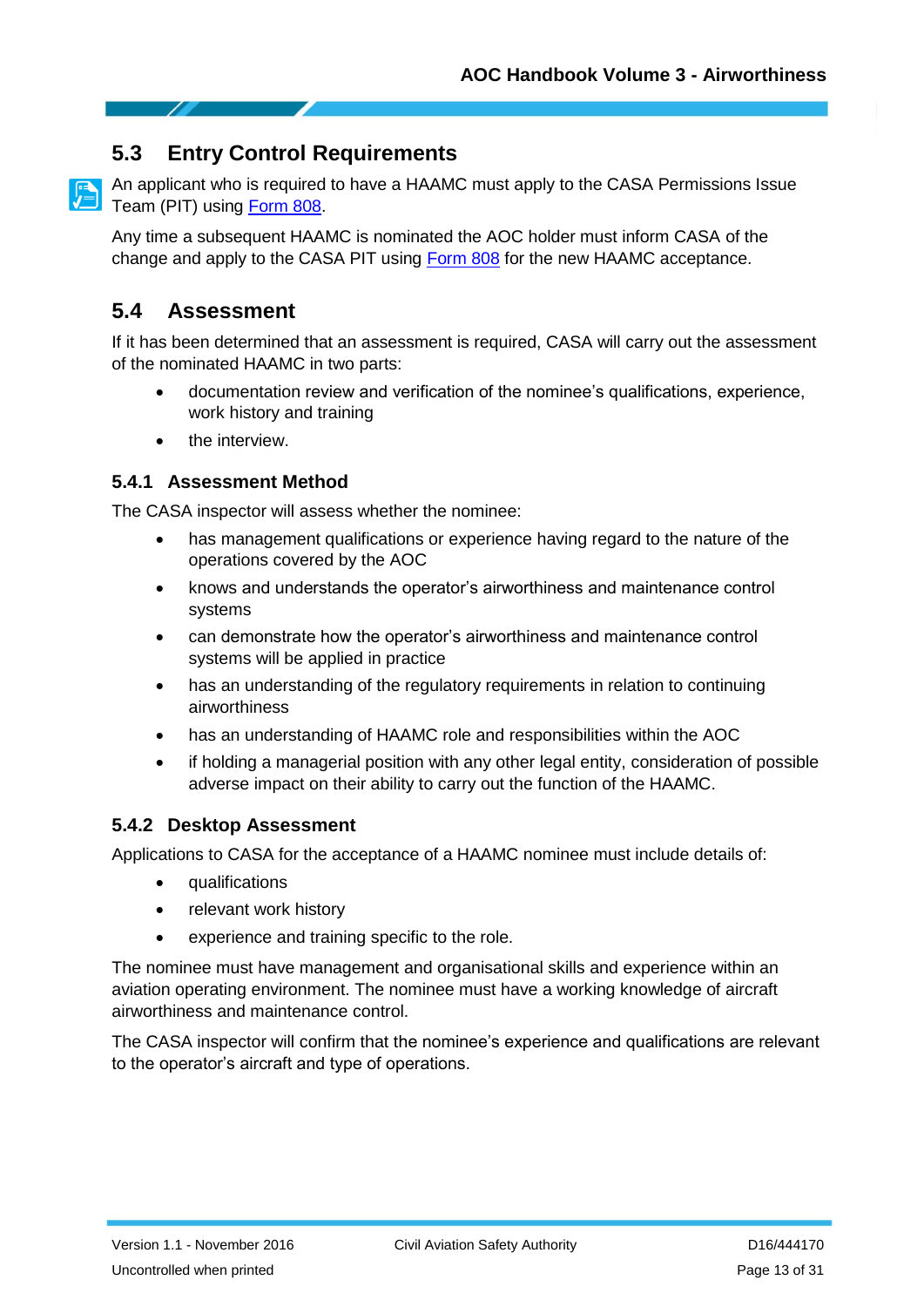#### **5.4.3 The Interview**

The preferred method of interview is face to face, although conducting the interview via telephone or video conference may be considered.

The interview will include responses to questions based on CASA legislation and the airworthiness content of the operator's Operations Manual and must be of sufficient scope and depth to enable the CASA inspector to be satisfied of the applicant's competence to perform the function of HAAMC.

The Certificate Team Manager will determine the composition of the interview team having regard to the nature of the operations covered by the AOC. The team will determine if the applicant meets the requirements of the HAAMC position and make a recommendation to the Certificate Team Manager.

#### <span id="page-13-0"></span>**5.5 Acceptance of HAAMC**

#### **5.5.1 Manner of Acceptance**

At the completion of the interview, if CASA is satisfied that the operator's HAAMC is acceptable, CASA will provide the operator with a letter accepting their HAAMC nominee.

#### **5.5.2 When nominee does not meet assessment criteria**

If the nominee does not meet the assessment criteria, the recommendation prepared by the interview team will form the basis of the statement of reasons that will be provided to the operator. Once notified the operator must reconsider the appointment and may either provide remedial training for the person prior to reassessment, or appoint another person to the position. This person will also be subject to assessment by CASA.

The assessment form is Form 990, v3 c5

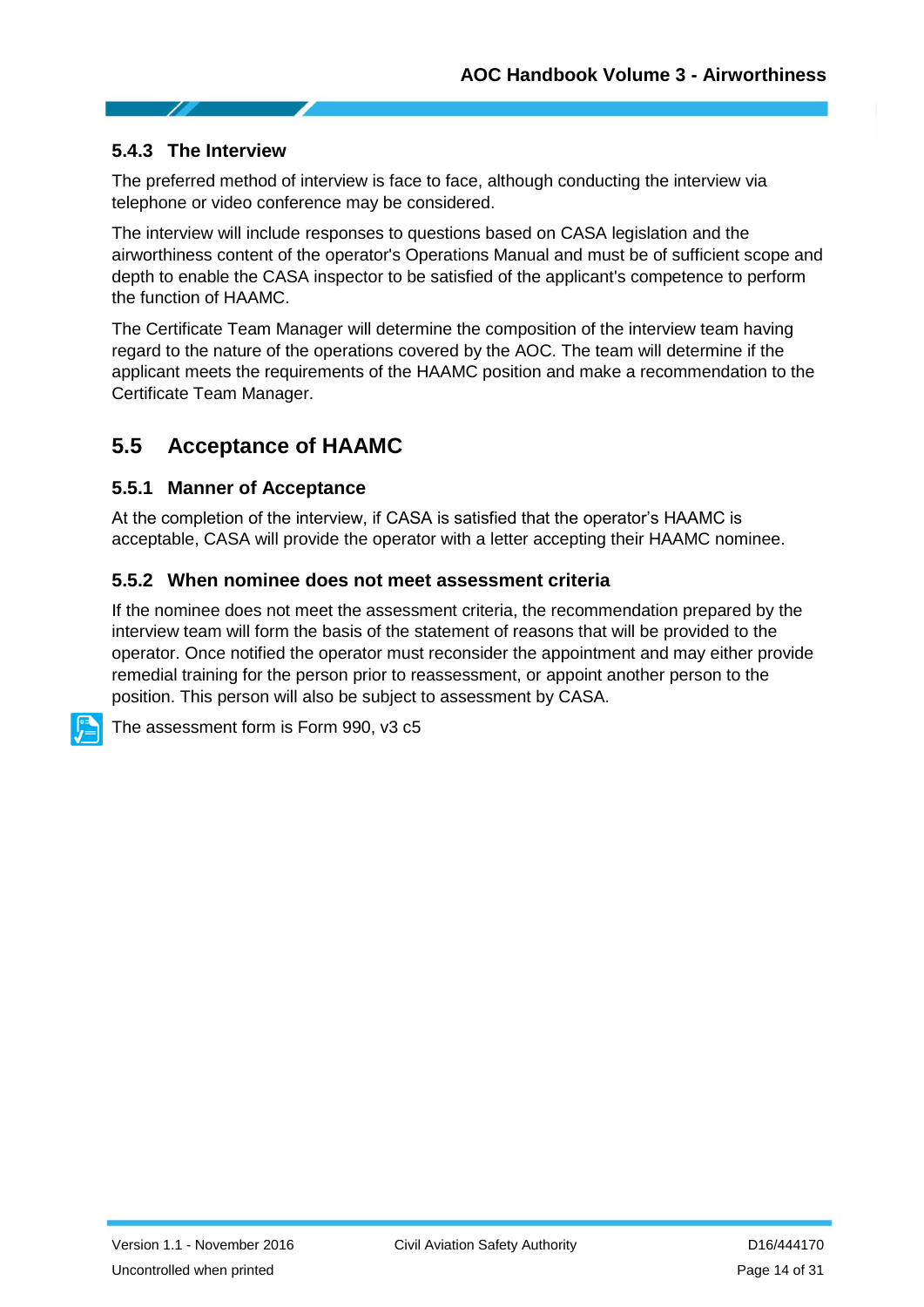# <span id="page-14-0"></span>**6. Maintenance Controller**

### <span id="page-14-1"></span>**6.1 What is a Maintenance Controller?**

The Maintenance Controller (MC) is the person appointed by the operator of Class A aircraft and approved by CASA as required under regulation [42ZV](https://www.legislation.gov.au/Series/F1997B00935) of the *Civil Aviation Regulations 1988 (CAR).*

### <span id="page-14-2"></span>**6.2 Can an organisation have multiple MCs?**

It is possible, and sometimes desirable, for an operator to appoint several MCs across their fleet. In this case each maintenance controller would be concerned only with the maintenance control of a specific type of aircraft or aircraft in a specific geographic location.

The operator's management and oversight of multiple MCs must be documented in their operational documents and MCM.

## <span id="page-14-3"></span>**6.3 Roles and responsibilities**

An MC must perform the following functions for the aircraft listed on their instrument of appointment:

- the control of all maintenance carried out on the aircraft, either scheduled or unscheduled
- the development, organisation and supervision of all activities and procedures specified in the MCM
- the transfer of an aircraft's maintenance records to a new Registered Operator for the aircraft
- the investigation of all defects in the aircraft that come to the attention of the aircraft's maintenance organisation.

# <span id="page-14-4"></span>**6.4 Entry Control Requirements**

An operator applying to CASA for an Approval of a Maintenance Controller must use [Form](https://www.casa.gov.au/files/form114pdf) 114 and submit the completed form to the Client Services Centre.

Any time a subsequent MC is appointed, the AOC holder must inform CASA of the change and submit a completed [Form 114](https://www.casa.gov.au/files/form114pdf) to the Client Services Centre.

Any time a Class A aircraft is added to or removed from the AOC, the holder must inform CASA of the change and submit a completed Form 114 to the Client Services Centre.

**Note:** Additional aircraft being added to the AOC may require further assessment of the nominated MC.

### <span id="page-14-5"></span>**6.5 Assessment**

CASA will carry out the assessment of the nominated MC in three parts:

 documentation review and verification of the nominee's qualifications, experience, work history and training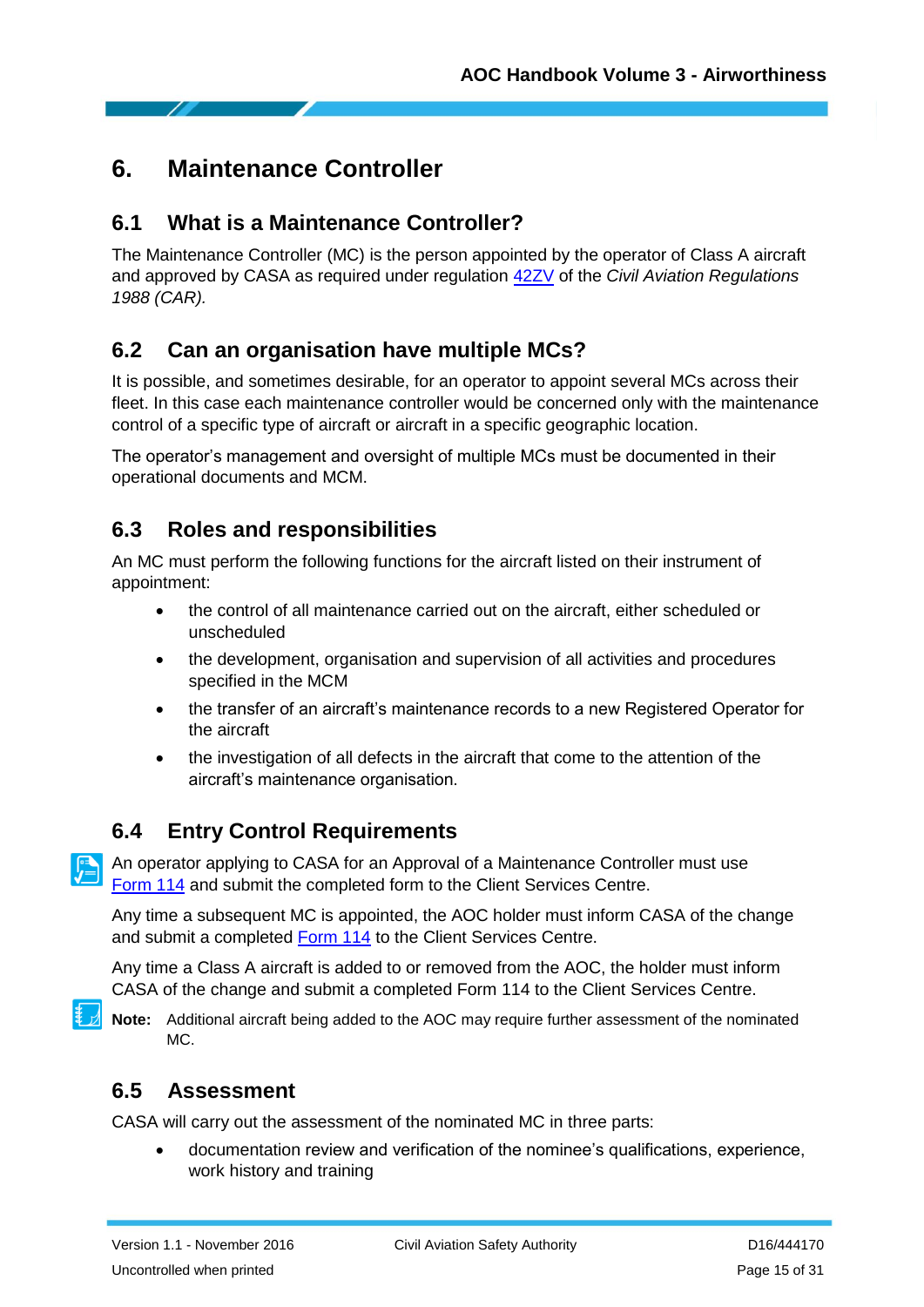- a written exam based on the regulatory requirements
- the interview.

#### **6.5.1 Assessment Criteria**

A Maintenance Controller to be approved under [CAR 42ZW,](https://www.legislation.gov.au/Series/F1997B00935) must demonstrate that they:

- meet the requirements of **CAR Schedule 9** Part 1
- can properly perform the functions of a maintenance controller as set out in CAR Schedule 9 - Part 2.

#### **6.5.2 Desktop Assessment**

Applications to CASA for the acceptance of a MC nominee must include details of:

- qualifications
- relevant work history
- experience and training specific to the role.

The nominee must have recent airworthiness and maintenance control experience with operations and aircraft types similar in complexity to those detailed in the AOC application. The CASA inspector will confirm that the nominee's experience and qualifications are relevant to the operator's aircraft and type of operations.

#### **6.5.3 The Written Exam**

CASA inspectors must create a written exam for each MC application. The written exam is based on CASA legislation and the content of the Maintenance Control Manual and must be of sufficient scope and depth to enable the CASA inspector to be satisfied of the competence of the applicant to perform the function of MC.

#### **6.5.4 The Interview**

The MC nominee will be interviewed. The preferred method of interview is face to face. Conducting the interview via telephone or video conference may also be considered.

The interview will include responses to questions based on CASA legislation and the content of the Maintenance Control Manual and must be of sufficient scope and depth to enable the CASA inspector to be satisfied of the competence of the applicant to perform the function of MC.

CASA will determine the composition of the interview team having regard to the nature of the operations covered by the AOC. The team will determine if the applicant meets the requirements of the MC position and make a recommendation to the Certificate Team Manager.

#### **6.5.5 Other factors CASA takes into account in the assessment**

CASA and the operator must ensure that their specific MC arrangements do not inhibit the MC's ability to carry out [CAR Schedule 9](https://www.legislation.gov.au/Series/F1997B00935) functions.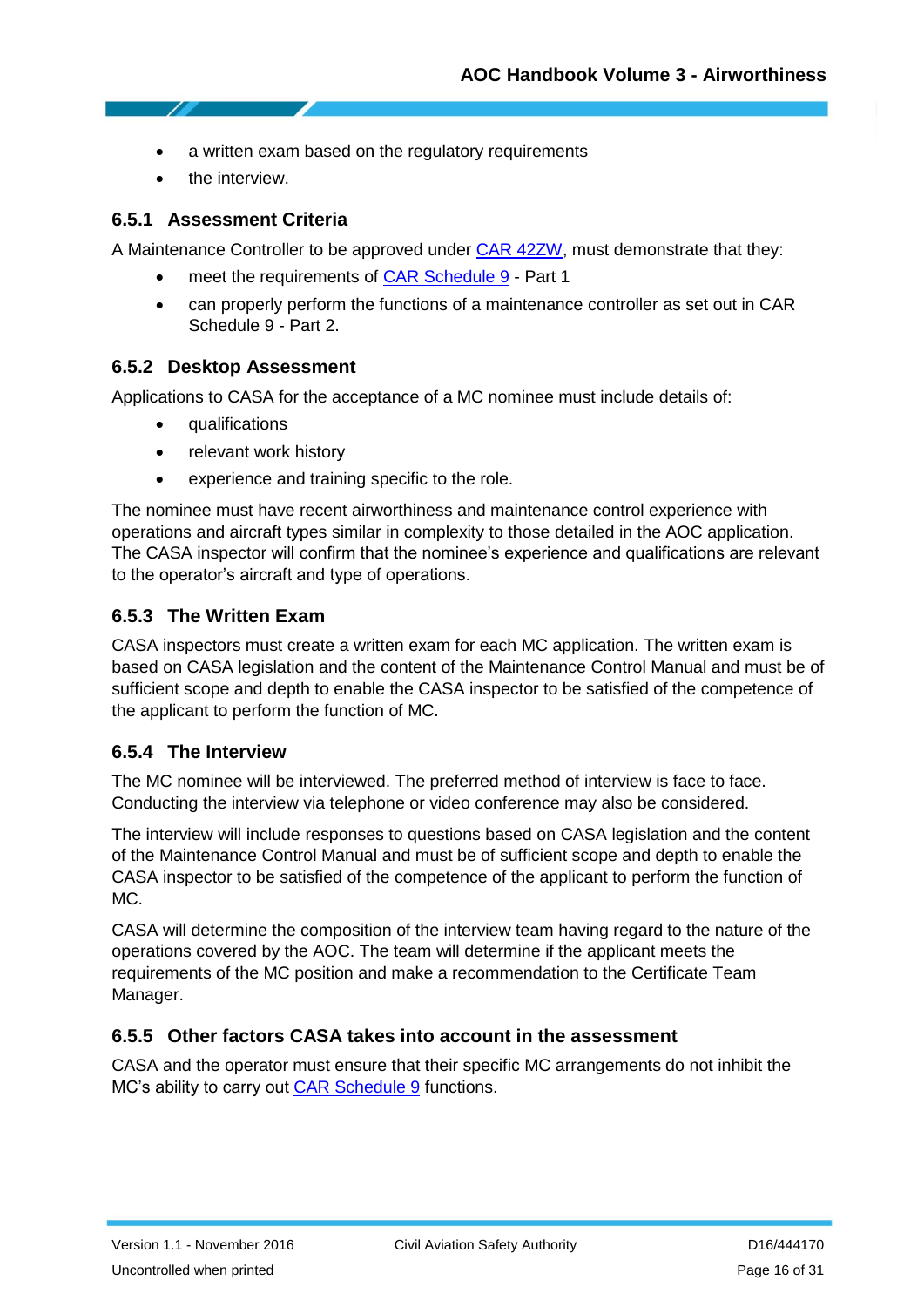In carrying out the assessment the inspector must consider the following:

- if the MC has the appropriate authority and capacity to perform functions and the appropriate contractual arrangements are in place to ensure maintenance operations are carried out satisfactorily
- where the MC is MC for multiple organisations, the nominee's workload will not impact on their ability to carry out the functions for the operation
- for remote locations appropriate communications and contractual arrangements are in place
- the requirements are met for the maintenance of multiple aircraft.

Where the MC is external to the company:

- ensure the nominee has the authority, availability, capability and available resources and systems to satisfactorily control the maintenance of all the aircraft for which he is to be MC.
- there must be appropriate systems and lines of communication in place with the AOC holder to ensure all required maintenance is scheduled and completed.

#### <span id="page-16-0"></span>**6.6 Aircraft used by multiple operators**

An aircraft used by multiple operators must, at the time it is being operated, be under the control of the operating AOC holder's approved MC. There can only be one MC actively in control of the maintenance of a Class A aircraft at any one time.

**Note:** It is recommended that multiple operators of an aircraft use the services of the same MC.

#### <span id="page-16-1"></span>**6.7 CASA Approval**

#### **6.7.1 Manner of Approval**

At the completion of the interview, if CASA is satisfied that the operator's Maintenance Controller has met the requirements, the CASA delegate will issue an instrument under CAR [42ZW](https://www.legislation.gov.au/Details/F2016C00872/Html/Volume_3) (2). This approval will be generated by EAP.

#### **6.7.2 Cessation of Approval**

The approval stops having effect if the person ceases to be employed by the AOC holder, or ceases to work under an arrangement as the maintenance controller of the AOC holder.

In the instance that CASA is no longer satisfied that the MC should still hold that approval, CASA will ask the operator to show cause why the approval should not be revoked.

#### **6.7.3 When the nominee does not meet the assessment criteria**

If the nominated MC does not meet the assessment criteria, the recommendation prepared by the interview team will form the basis of the statement of reasons that will be provided to the operator. Once notified the operator must reconsider the appointment and may either provide remedial training for the person prior to reassessment, or appoint another person to the MC position. This person will also be subject to assessment by CASA.

The assessment form is Form 990, v3 c6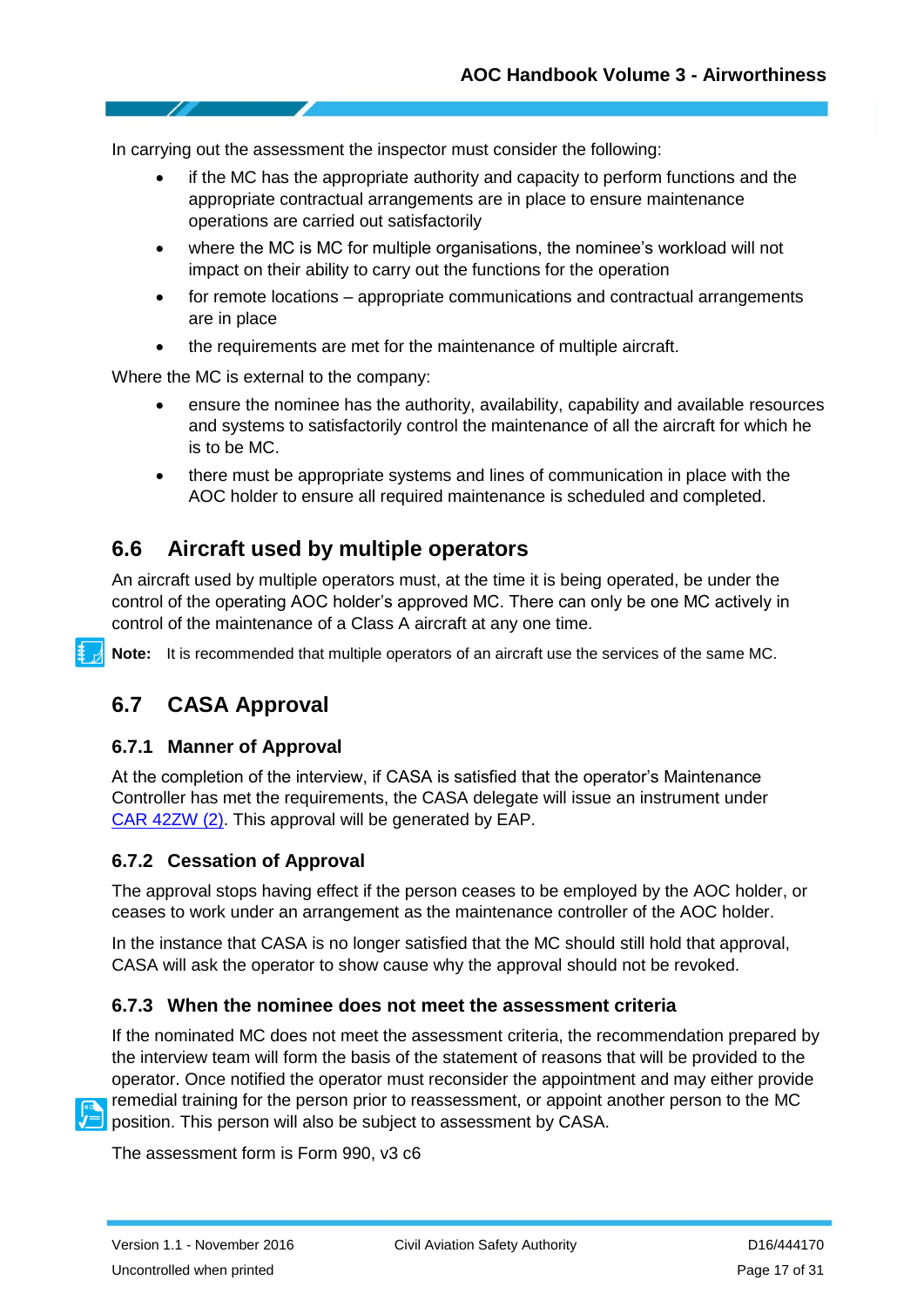# <span id="page-17-0"></span>**7. Maintenance Personnel Training**

#### <span id="page-17-1"></span>**7.1 Introduction**

CAR 214 requires that:

an operator must ensure that provision is made for the proper and periodic instruction of all maintenance personnel, particularly in connection with the introduction into service of new equipment or equipment with which the maintenance personnel are not familiar, and the training programme shall be subject to the approval of CASA.

A training program can be contained in the operations manual or as a separate document and will require approval under CAR 214.

For a small operation, as a minimum, the program needs to identify who requires training, when training is required, the type of training, who carries out the training and what records are to be kept.



**Note:** There is limited training that may be provided by a CAR30 organisation with an approved training program, refer CAO 104.0.

## <span id="page-17-2"></span>**7.2 Training Program Management**

The training program must be in writing and available to all personnel who are required to have access to the information. The program must contain:

- an acknowledgment of the operator's responsibility to implement, control and manage their airworthiness training program
- the nomination of a person within the organisation who has the responsibility to control and manage the operator's airworthiness training program
- the infrastructure necessary to implement the operator's airworthiness training program
- a process to review the operator's airworthiness training program to ensure that the program satisfactorily meets the airworthiness training requirements of the organisation.

### <span id="page-17-3"></span>**7.3 Need for Training**

The applicant's training program should be able to identify when training is required. Examples of when training may be required include:

- before introduction of new aircraft into service, aircraft components or equipment with which the maintenance personnel are not familiar
- incorporating modifications to aircraft or aircraft systems or variations between aircraft models operated
- when new or different materials, technology or procedures are introduced into maintenance practices
- different operational requirements
- engaging new or contract employees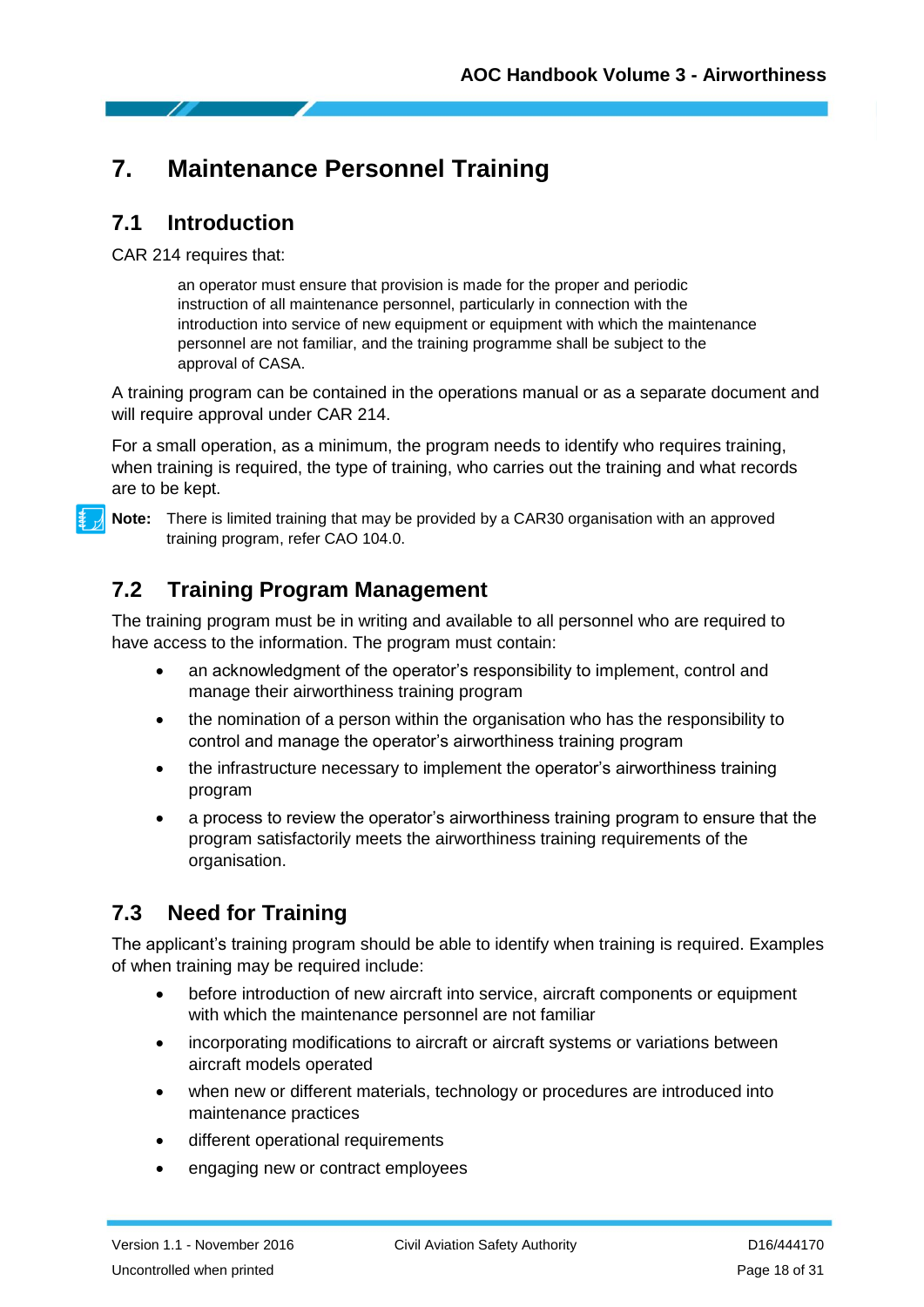- if persons lack previous exposure to the work they may be called upon to perform
- where skill and knowledge require refreshing or updating due to the length of time since initial or last training delivery.

### <span id="page-18-0"></span>**7.4 Program Content**

Topics to be considered for training include, but are not limited to:

- ground handling, servicing and fuelling tasks
- pre-flight and daily inspections
- requirements of the PUS/MEL lists
- maintenance documentation and certifications, including defect recording, reporting and deferral
- Airworthiness Directives and reliability systems
- any unique operational requirements such as EDTO or ASETPA
- use of any specialised maintenance equipment
- role and emergency equipment installation, removal and serviceability
- aircraft model or system variations
- crew and passenger accommodations and cargo loading systems
- handling recurring defects and problem areas
- refresher training due to the length of time since initial or last re-training delivery; and
- OH&S and human factors in aircraft maintenance.

#### <span id="page-18-1"></span>**7.5 Record Keeping**

Records of training delivery and testing must be maintained by the operator as part of the training program documentation and will be subject to audit by CASA.

### <span id="page-18-2"></span>**7.6 CASA Approval**

#### **7.6.1 Manner of Approval**

At the completion of the assessment, if CASA is satisfied that the operator has met the requirements, the CASA delegate will issue an instrument under CAR 214. A sample instrument is in [Form 813,](https://www.casa.gov.au/files/form813pdf) available on the CASA website.

The assessment form is Form 990, v3 c7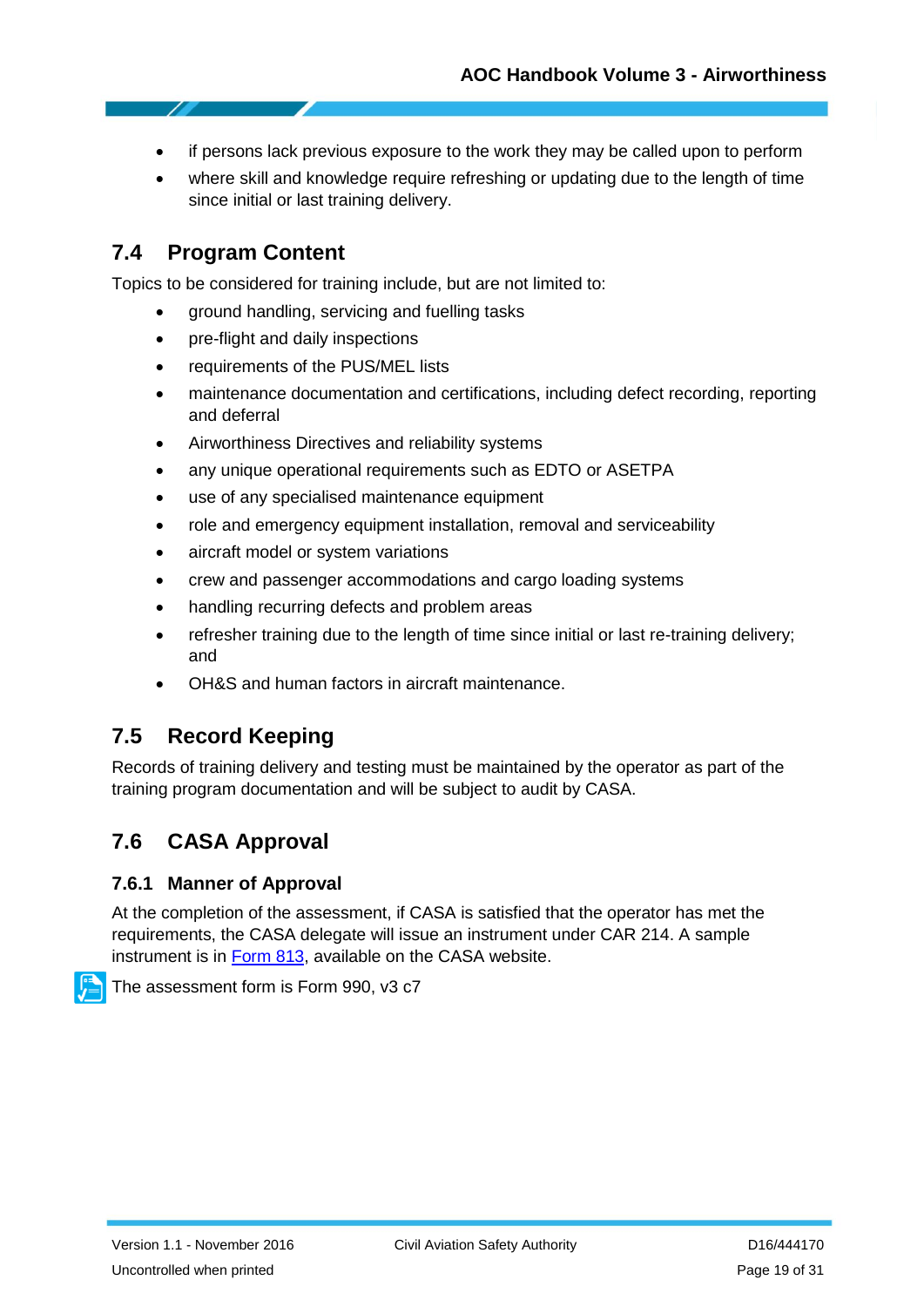# <span id="page-19-0"></span>**8. Continuing Airworthiness**

### <span id="page-19-1"></span>**8.1 Instructions for Continuing Airworthiness**

In this section, Instructions for Continued Airworthiness (ICA) means instructions:

- that form part of a certificate of type approval
- issued by the manufacturer of an aircraft, aircraft components or aircraft material
- issued by the holder of a Supplemental Type Certificate
- issued by designer of a modification or repairs of an aircraft or aircraft component
- that specify one or more the following:
	- o what maintenance is to be carried out
	- o when maintenance is to be carried out
	- $\circ$  how maintenance is to be carried out on the aircraft or aircraft component or material included in the aircraft.

The operator must demonstrate to CASA that they have in place a system to identify, control and manage the Instructions for Continued Airworthiness (ICA) applicable to their aircraft. The system will be in writing and form part of the operator's document suite. At a minimum the system will contain evidence of:

- an acknowledgment of the operator's responsibility to manage the Instructions for Continued Airworthiness applicable to their aircraft
- a person nominated to be responsible for controlling and managing ICA
- The infrastructure, processes and procedures necessary to manage Instructions for Continued Airworthiness applicable to the operator's aircraft
- a process to ensure that operator's Instructions for Continued Airworthiness remain current, applicable and available for their aircraft when and where required
- how the aircraft operator will be notified of any ICA that may impact on the safe operation of their aircraft
- records of actions taken as a result of an ICA.

CASA will verify that the operator's intended and actual practices are in accordance with those documented in the written procedures.

### <span id="page-19-2"></span>**8.2 Airworthiness Directives**

The operator has a responsibility to ensure that an aircraft is not operated while a requirement of an Airworthiness Directives (AD) has not been complied with.

The CASA inspector will verify that the operator has a system for controlling airworthiness directives, including:

- a description of the operator's system to control, monitor and comply with applicable AD
- a nominated person to be responsible for AD
- the infrastructure necessary to implement and manage the system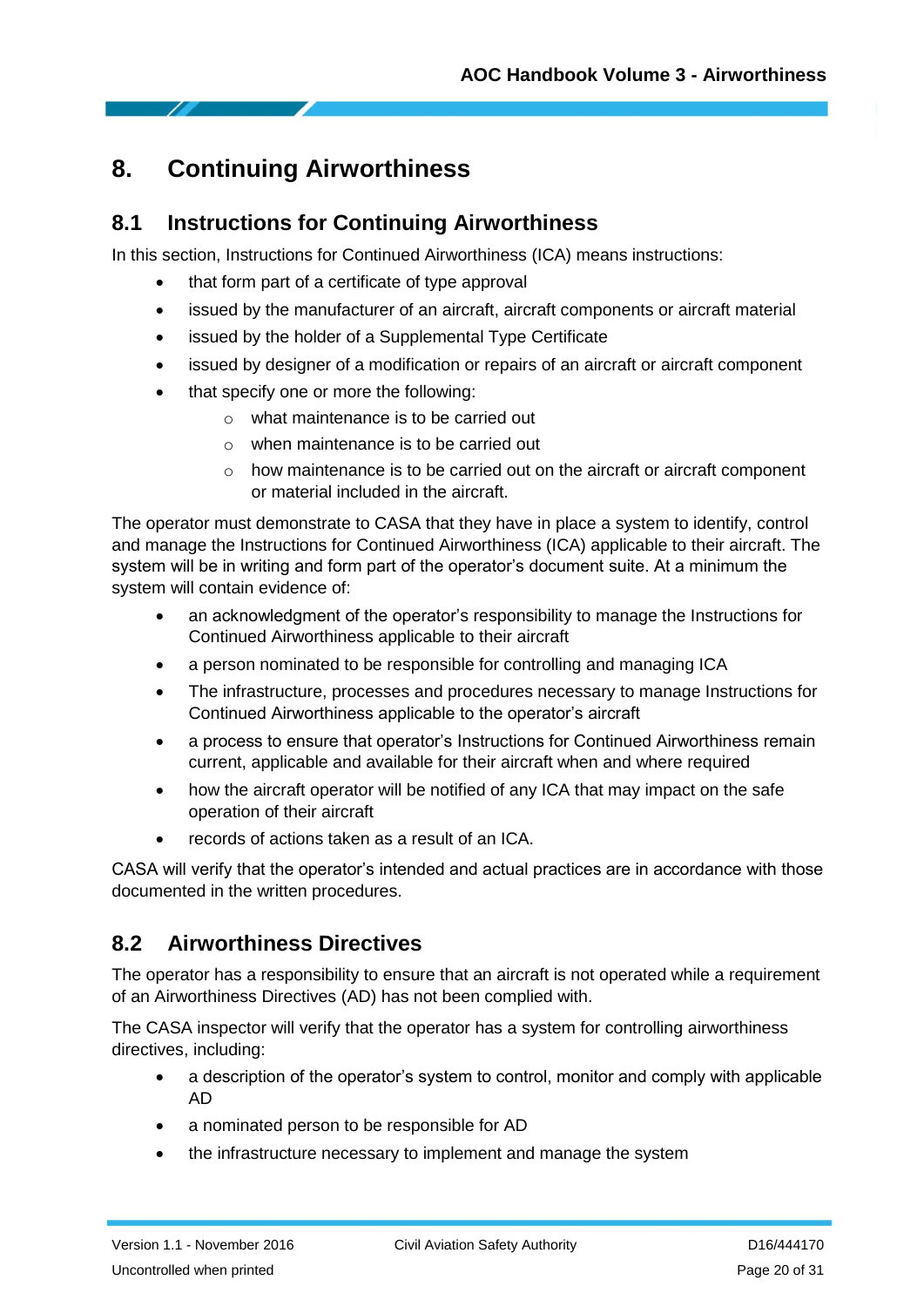- a process to review the airworthiness directive control system to ensure that the system satisfactorily meets the requirements for AD control and management
- specific procedures for emergency AD management.

#### <span id="page-20-0"></span>**8.3 Maintenance Schedule Management**

The inspector will verify that the operator has documentation outlining the process for ensuring their maintenance systems, maintenance schedules and maintenance programs remain appropriate, having regard to the nature of the operations covered by the AOC and the type of equipment used.

The documentation must:

- nominate a person to be responsible for reviewing and controlling the operator's aircraft maintenance systems or schedules
- outline contractual arrangements for control or review of the operator's aircraft maintenance systems and schedules
- describe the process to identify defective systems of maintenance or schedules
- describe the process for correcting a defective maintenance systems or schedules
- describe a process for communicating defective systems to the registered operator.

Election of the CASA maintenance schedule (CAR 42B) or the manufacturer's maintenance schedule (CAR 42A) for an aircraft is made by completing a logbook statement and submitting a copy of this statement to CASA (CAR 42E).

For a Class B aircraft, a System of Maintenance (SoM) can also be approved (CAR 42C).

For Class A aircraft, the operator must ensure that each Class A aircraft has an approved SoM (CAR39).

The CASA inspector will verify that an SoM presented to CASA as part of an AOC application is approved and appropriate having regard to the nature of the operations covered by the AOC.

Approving an SoM and any amendments resulting from the applicant's proposed operation is assessed separate to the AOC certification process.

#### <span id="page-20-1"></span>**8.4 Reliability Programs**

An operator must determine whether their aircraft needs a reliability program. If a reliability program is required it must be approved by CASA. At a minimum, a reliability program must address the following:

- specific organisational structure, duties and responsibilities of those involved in the reliability program
- collecting appropriate reliability data
- analysing the reliability data
- corrective action system (maintenance program amendment)
- scheduling reviews (reliability meetings, the participation of CASA)

Refer to the Reliability Programs for Aircraft Subject to CAR 1988 - Technical Assessor Handbook for specific guidance on reliability programs.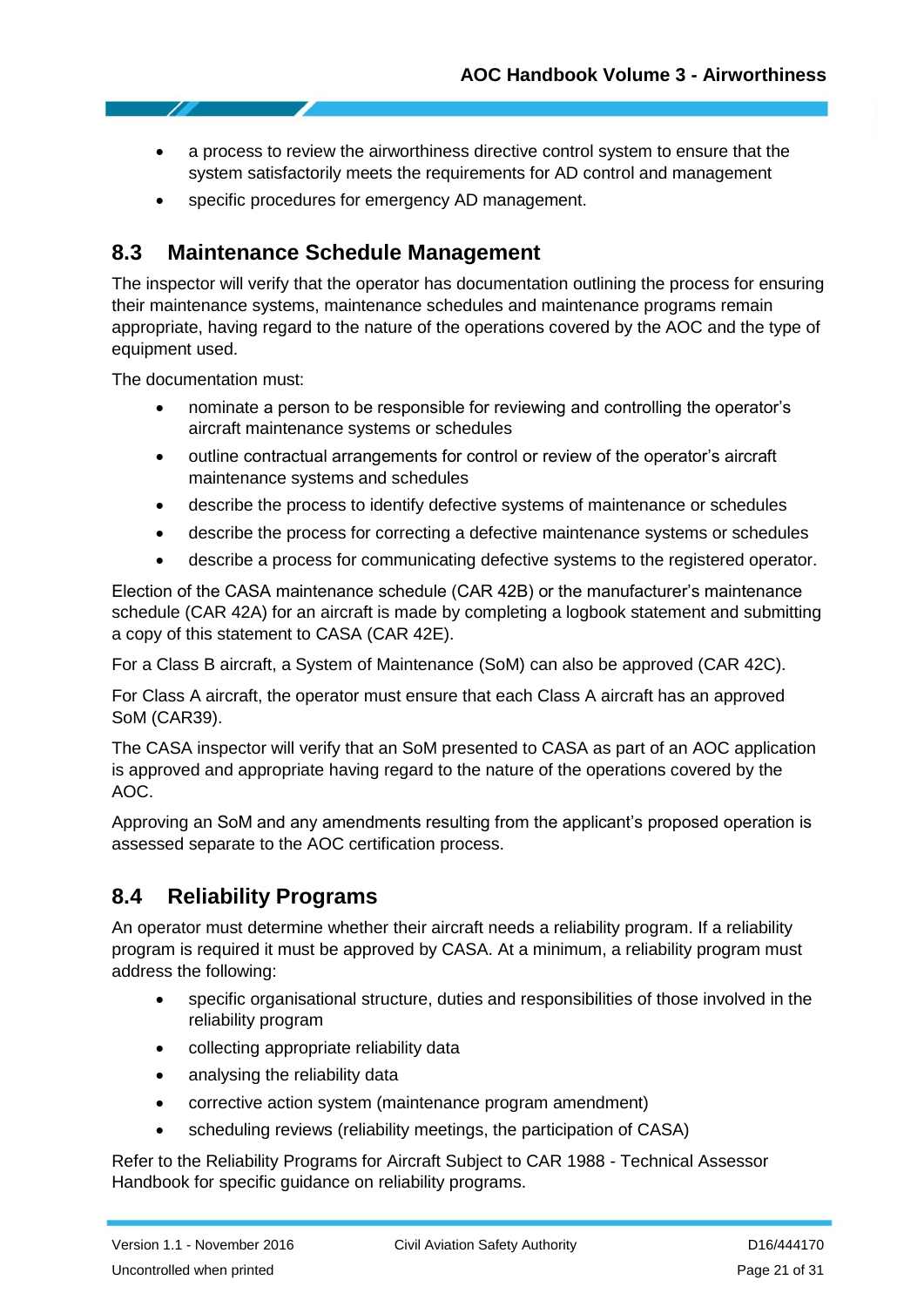### <span id="page-21-0"></span>**8.5 Contractual Arrangements**

The operator must ensure that all contractual arrangements for maintenance and engineering matters are documented and available to all personnel who conduct the maintenance.

Where applicable, processes contained in maintenance contracts must align with the processes outlined in the MCM or other operational documents as applicable.

The operator must demonstrate to CASA that they have documentation and procedures to control and manage contracted maintenance and engineering services including:

- acknowledgment of the operator's responsibility to ensure contracted maintenance and engineering services are adequately controlled and managed
- the nominated person responsible for contracted maintenance and engineering services
- evidence of contractual arrangements for outsourcing services.

#### <span id="page-21-1"></span>**8.6 Maintenance Facilities**

[CAR 213](https://www.legislation.gov.au/Series/F1997B00935) states that:

An AOC holder must provide an adequate organisation, including trained staff, together with workshop and other equipment and facilities in such quantities and at such places as CASA directs in order to ensure that airframes, engines, propellers, instruments, equipment and accessories are properly maintained at all times when they are in use.

The operator must ensure that their maintenance organisation, or the organisation contracted to perform their maintenance, has the capability to maintain their aircraft both at their main base and any other location approved for maintenance.

The CASA inspector will verify that the operator has written procedures that include:

- acknowledgment of their responsibility to ensure that their maintenance organisation, or contracted maintenance organisations, has the capability and approval to maintain their aircraft
- the nominated person within the organisation responsible to ensure that their maintenance organisation, or contracted maintenance organisations, has the capability and approval to maintain their aircraft
- the infrastructure necessary to manage and control their maintenance organisation or contracted maintenance organisations.

The assessment form is Form 990, v3 c8.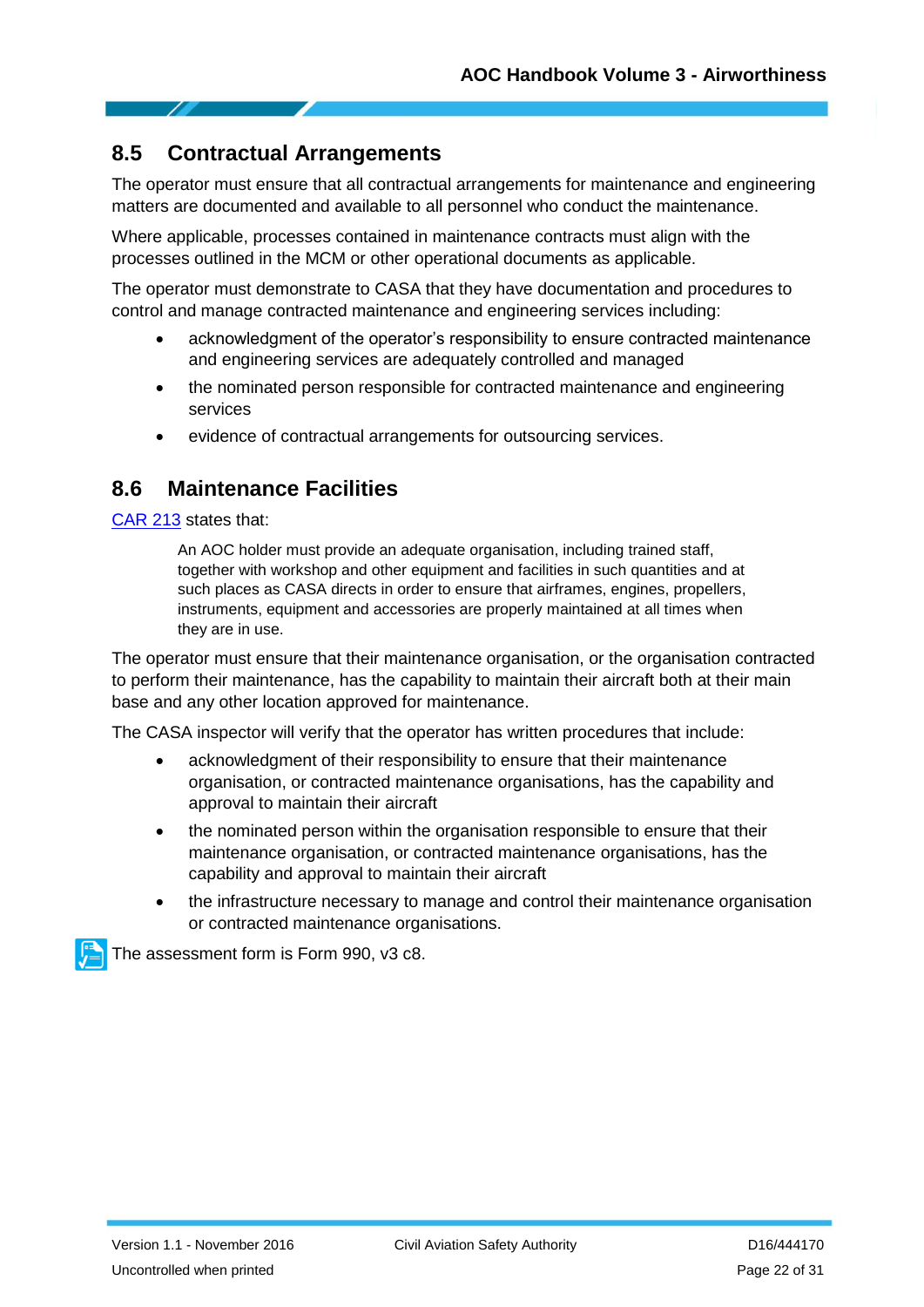# <span id="page-22-0"></span>**9. Maintenance Control**

The CASA inspector will verify that the operator has a system in place to coordinate and manage the maintenance of their aircraft. The system must be described in the operator's Operations Manual and include:

- acknowledgment of the operator's responsibility in relation to controlling aircraft maintenance
- the person nominated to be responsible for the scheduling and monitoring of aircraft maintenance, normally the HAAMC
- documented responsibilities and duties for the nominated person for the scheduling and monitoring of aircraft maintenance
- written procedures that show how the nominated person's responsibilities and duties are carried out
- the infrastructure necessary to control aircraft maintenance.

In addition, the operator of Class A aircraft must have an MC approved and an MCM accepted by CASA.

CAR 42ZY requires the operator of a Class A aircraft to prepare and maintain an MCM for the use and guidance of the operator's maintenance personnel and maintenance controllers. The MCM must be kept current and must be acceptable to CASA.

The CASA inspector will verify that the operator's maintenance control information is consistent across the operator's documentation.

An operator, when developing an MCM will refer to the guidance in [CAAP 42ZV](https://www.casa.gov.au/rules-and-regulations/standard-page/civil-aviation-advisory-publications?WCMS%3ASTANDARD%3A%3Apc=PC_91054) 1 (0).

# <span id="page-22-1"></span>**9.1 Aircraft Servicing, Spares Holding and Stores Control**

#### **Aircraft Servicing**

The procedures for the control and use of materials used in aircraft servicing should be clearly documented, available to those who need to know and included in the Maintenance Control Manual or Operations Manual as applicable

#### **Spares Holding**

The applicant should satisfy CASA that arrangements have been made for the availability of sufficient spares and materials for maintenance or servicing to meet the proposed operational requirements. Spares and materials may be provided by either the operator or another organisation. Spares obtained for installation from the manufacturer, overhaul agencies, another operator or maintenance organisation must meet CAR 42W criteria.

#### **Stores Control**

Procedures for the storage of materials and components are required to ensure that damaged, deteriorated, contaminated or shelf-life-expired materials and components are not used for aircraft servicing and maintenance.

The AWI must check that arrangements have been made by the operator to ensure that: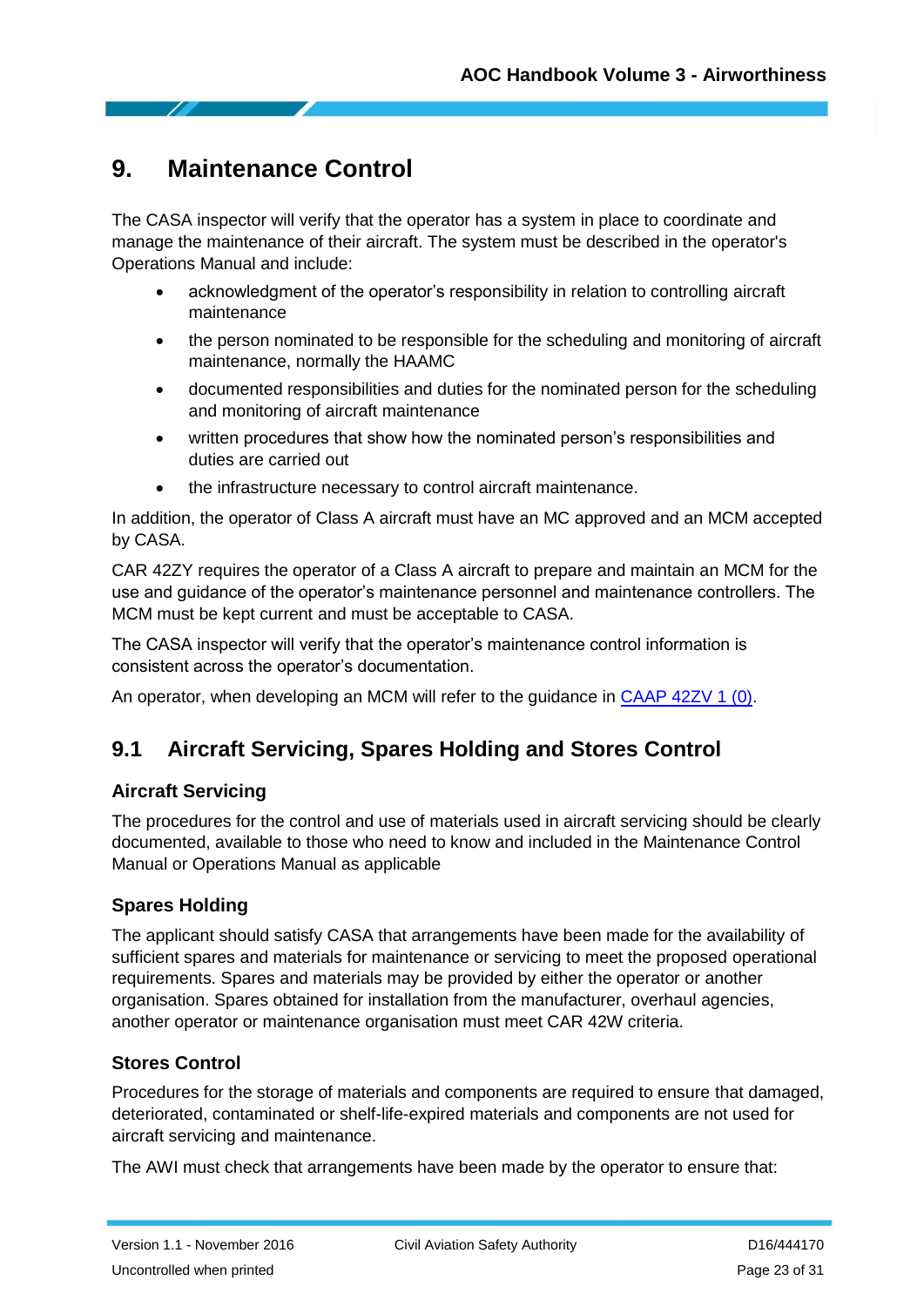- Procedures and conditions of storage are reviewed regularly to ensure that satisfactory standards are being maintained
- The procedures to be used are documented and included in the Maintenance Control Manual or operations manual as applicable.

Refer to [CAR 42W, CAR 42X](http://casaconnect/tools/legislation/index.htm) and CAO 20.9 for more details.

#### <span id="page-23-0"></span>**9.2 Maintenance Release**

Civil Aviation Order 100.5 directs that:

- The Maintenance Release for a Class A aircraft is as identified in an operator's MCM.
- The maintenance release for a Class B aircraft is the CASA Maintenance Release Form 918 or an approved alternative.

If an operator of a "Class B" aircraft chooses to use an approved alternate maintenance release, the alternate maintenance release must be approved by CASA under [CAR 43.](https://www.legislation.gov.au/Details/F2016C00872/Html/Volume_3)

The operator must ensure that their operations documents include the following procedures and that these are available to all applicable staff:

- procedures for use of the Maintenance Release should include: recording of time in service, permissible unserviceabilities, defect control, endorsing and clearing entries
- procedures to ensure all persons who are required to use the Maintenance Release are instructed in its use and have ready access to a copy of the procedures for its use
- procedures to ensure that when issued, the Maintenance Release shall be available to the pilot in command and a copy retained by the person issuing it
- procedures for retention of Maintenance Releases for the periods specified by CAO [100.5.](http://casa.gov.au/)

### <span id="page-23-1"></span>**9.3 Specialist Operations – Airworthiness Assessment**

An operator seeking approval of specialist operations must ensure their aircraft are equipped for the operation and equipment use in the operation is adequately maintained.

The CASA inspector must be satisfied that the operator's aircraft have the required equipment installed and that any airworthiness standards required for the equipment and proposed operations have been met.

An aircraft inspection may be required at the inspector's discretion.

### <span id="page-23-2"></span>**9.4 Aircraft used by more than one AOC Holder**

In the event that an aircraft is used by more than one AOC holder, each AOC holder must detail the maintenance arrangements between the AOC holders and the aircrafts registered operator stating the specific responsibilities and lines of communication.

The AOC holder operating the aircraft must identify who the registered operator is and ensure that suitable arrangements are made so that the registered operator's responsibilities are not diminished.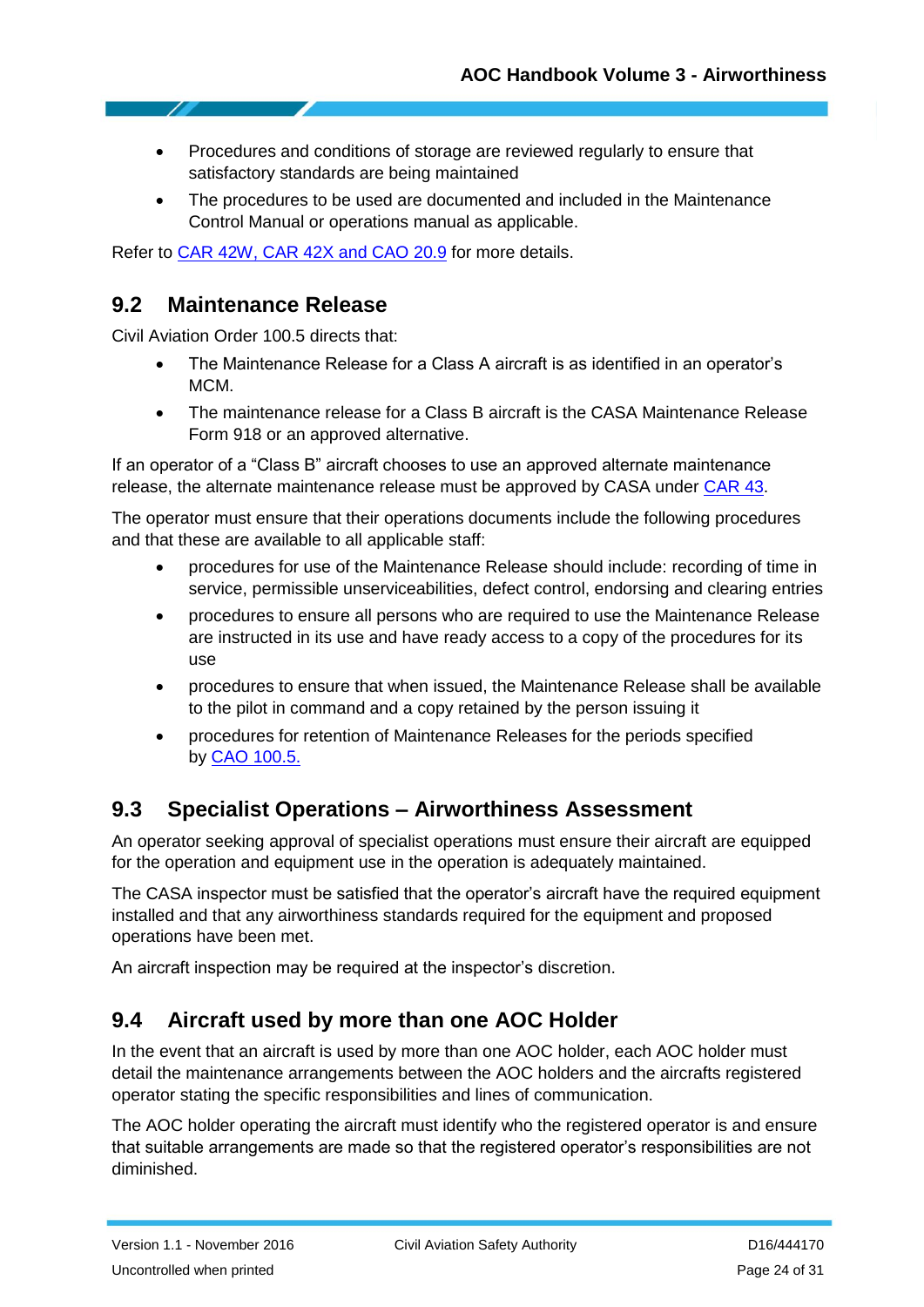#### **9.4.1 Class A Aircraft**

The CASA inspector will verify that the MCM reflects that the aircraft is managed by one maintenance controller. The Maintenance Controller of the AOC holder operating the aircraft must take responsibility for the maintenance control of the aircraft.

The MCM of the AOC holder operating the aircraft will:

- be the primary document that details how the maintenance control is preserved for the aircraft while it is being operated by that AOC holder
- contain procedures which detail the information required to be passed between the AOC holders to ensure the continuity and integrity of the maintenance control
- describe the process of how the aircraft is transferred from one AOC holder to the other and have continuity of how the maintenance control function is achieved.

There must be clear lines of communication between all AOC holders and the maintenance controllers. In all circumstances operational procedures will need to detail how aircraft can be safely transferred between operators.

The CASA inspector will verify that contractual arrangements are in place that detail how each AOC holder has accommodated the procedures of the others so as to ensure the continuity and integrity of the maintenance control of the aircraft.

#### **9.4.2 Class B Aircraft**

The CASA inspector will verify that the Operations Manual reflects that the aircraft is managed by their HAAMC who must take responsibility for the maintenance control of the aircraft.

The Operations Manual of the AOC holder operating the aircraft will:

- be the primary document that details how the maintenance control is maintained for the aircraft while it is being operated by that AOC holder
- contain procedures which detail the information required to be passed between the AOC holders to ensure the continuity and integrity of the maintenance control
- describe the process used to transfer an aircraft from one AOC holder to another and ensure continuity over the maintenance control function.

There must be clear lines of communication between all AOC holders and their HAAMCs'. Operational procedures will need to detail how, under all circumstances an aircraft can be safely transferred between operators.

The CASA inspector will verify that contractual arrangements are in place that detail how each AOC holder has taken into account the procedures of the others so as to ensure the continuity and integrity of the maintenance control of the aircraft.

#### <span id="page-24-0"></span>**9.5 Overseas Maintenance**

Operations of Australian aircraft outside Australian territory must be specifically authorised by an AOC.

If this is proposed, the CASA inspector must verify that the operator has procedures in place to ensure:

- that all maintenance performed on the aircraft outside Australian territory will be:
	- carried out in accordance with [CAR 42ZD](https://www.legislation.gov.au/Details/F2016C00872/Html/Volume_3)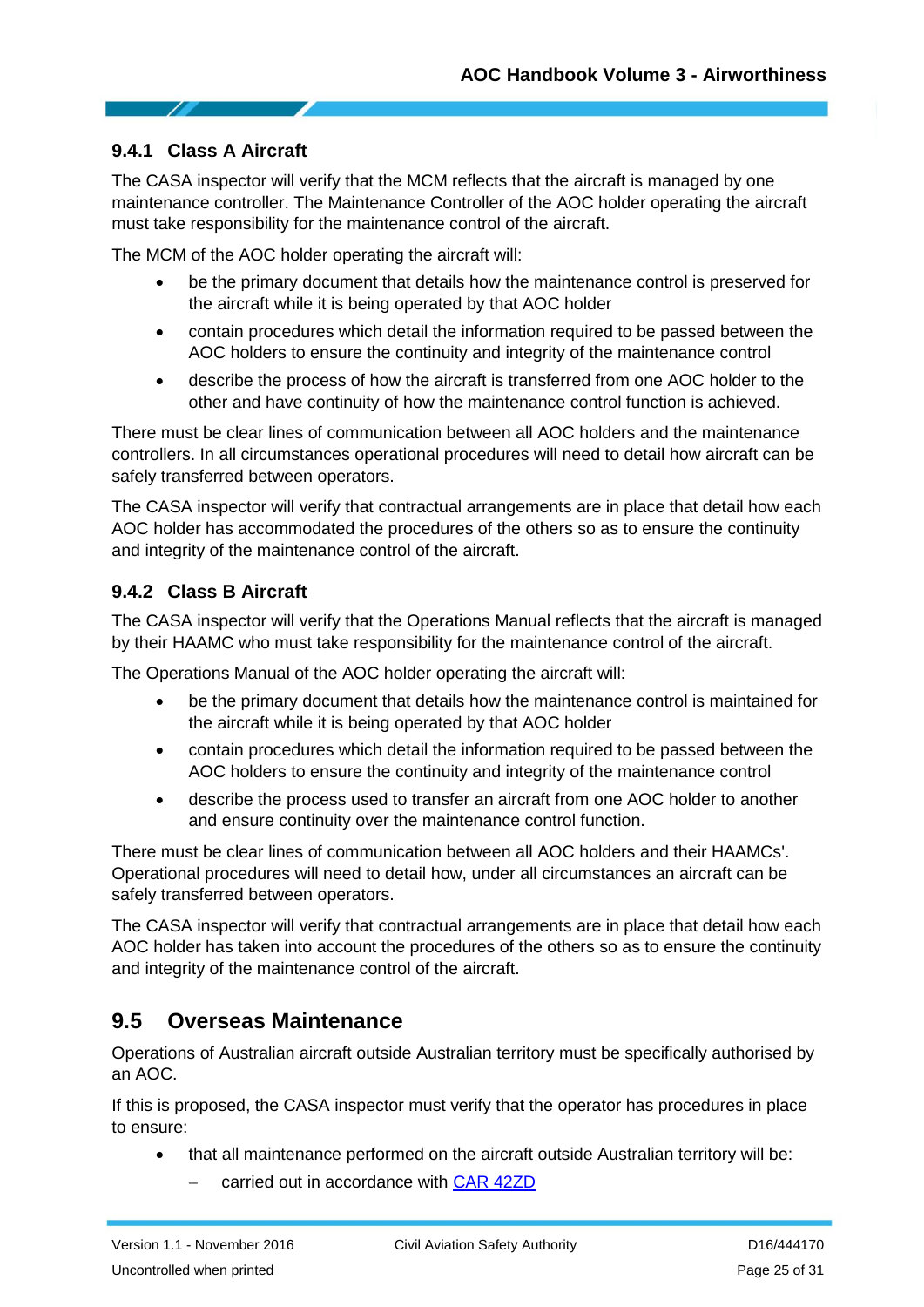- carried out in accordance with the aircraft approved System of Maintenance or maintenance schedule
- certified in accordance with [CAR 42ZN.](https://www.legislation.gov.au/Details/F2016C00872/Html/Volume_3)
- the provision for overseas maintenance to be detailed in the operator's document suite.

If a maintenance release is issued overseas, the person issuing the maintenance release must be approved by CASA. The procedures for managing the issue of maintenance releases must be detailed in the operator's document suite

The assessment form is Form 990, v3 c9.

<u>lje</u>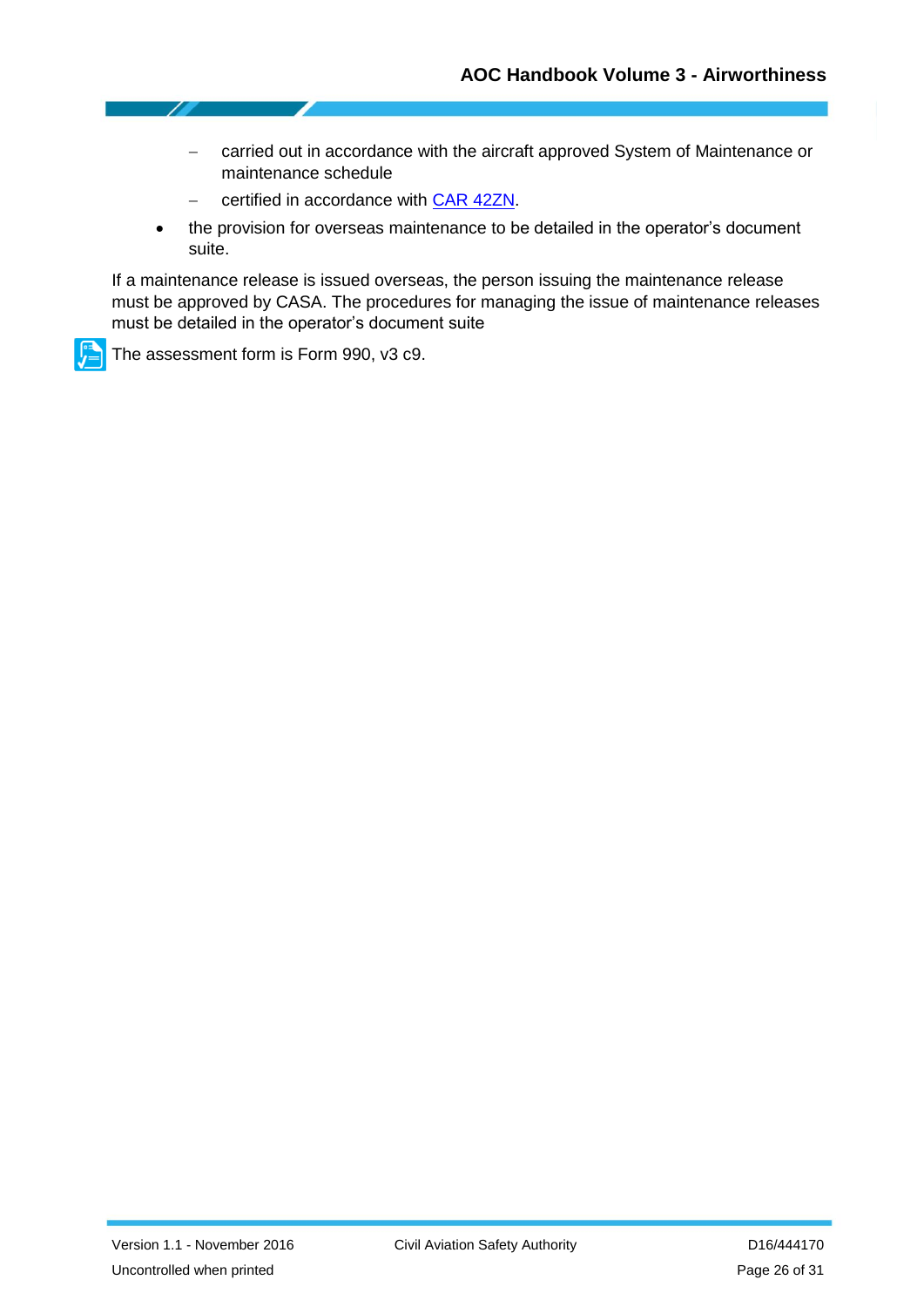# <span id="page-26-0"></span>**10. Reserved**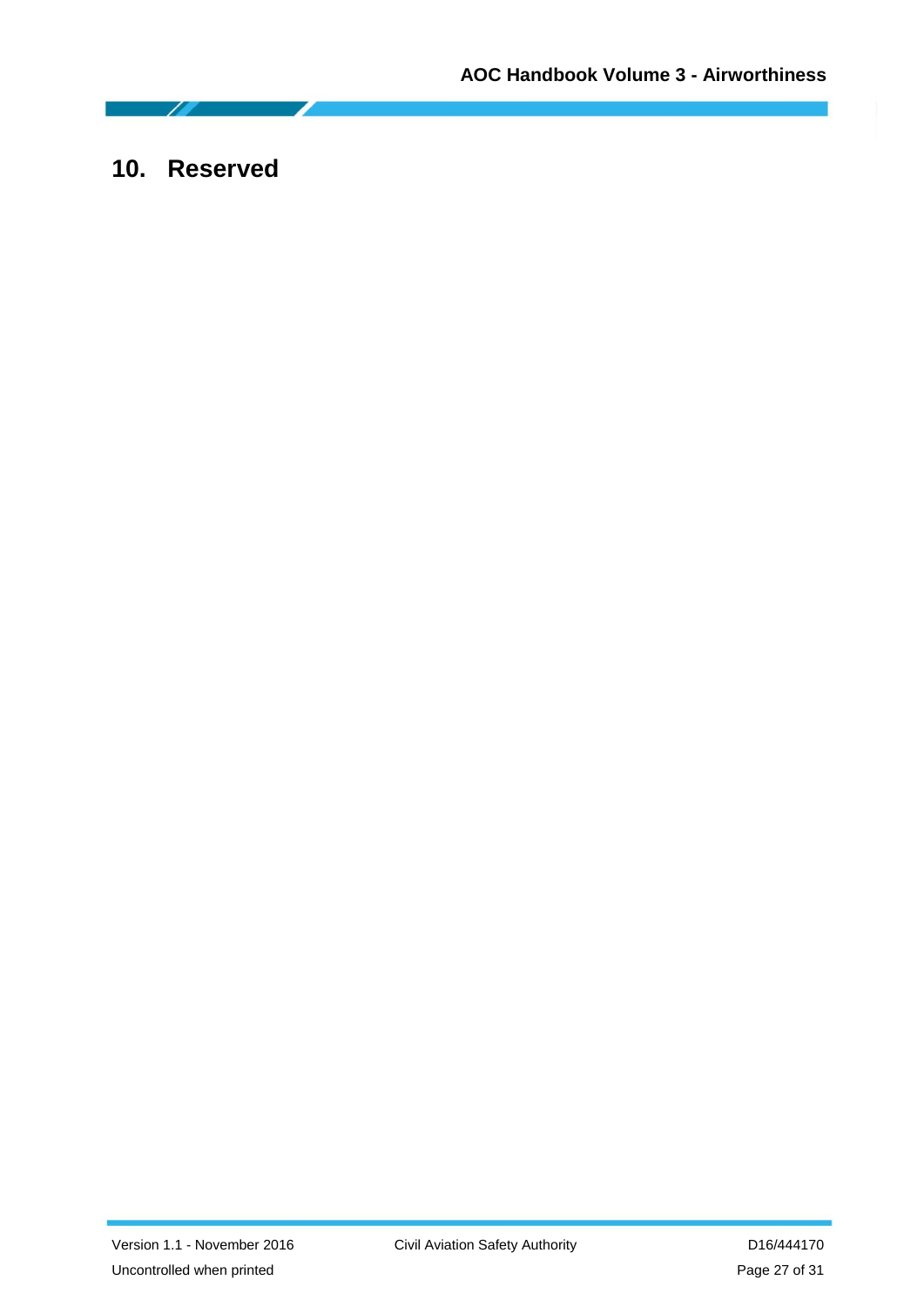# <span id="page-27-0"></span>**11. Minimum Equipment List and Configuration Deviation List**

There is no legislative requirement for charter or aerial work operators to have an approved MEL. However, an Operator's Minimum Equipment Lists (OMEL) that is approved by CASA under CAR 37, can provide for continued operations with a known defect or multiple defects, subject to certain limitations.

OMELs are developed using the aircraft manufacture's state of design approved Master Minimum Equipment List (MMEL) in addition to unique Australian regulatory requirements including CAO 20.18, AIP-GEN, and Airworthiness Directives.

For example, [Civil Aviation Order 20.18](https://www.legislation.gov.au/Browse/Results/ByTitle/LegislativeInstruments/InForce/Ci/37/civil%20aviation%20order%2020/Principal) states that all required instruments and equipment fitted to the aircraft must be serviceable before take-off, unless the unserviceability is listed as a permissible unserviceability in an MEL or CASA has approved the flight with the unserviceability

A Minimum Equipment List (MEL) must be approved under [CAR 37](https://www.legislation.gov.au/Details/F2016C00872/Html/Volume_3) and guidance material for the development and assessment can be found in [CAAP 37-1.](https://www.casa.gov.au/rules-and-regulations/standard-page/civil-aviation-advisory-publications?WCMS%3ASTANDARD%3A%3Apc=PC_91054)

If an operator's aircraft has an MEL or Configuration Deviation List (CDL), the operator must have adequate procedures in place to control and manage their use and to ensure proper management of conditions that apply to their use.

A CDL is approved for an aircraft by the manufacturer and published as part of an aircraft's approved Flight Manual.

The operator must demonstrate to CASA that they have in place a system to control and manage all aspects of MEL and CDL approved for their aircraft. This system must be written into the operator's document suite, and MCM if applicable, and at a minimum contain:

- acknowledgment of the operator's responsibility to control and manage all aspects of their MEL and CDL use
- the nomination of a person, within the organisation, responsible to control and manage all aspects of the operator's MEL and CDL use
- the infrastructure necessary to control and manage MEL and CDL use by the organisation
- a process to ensure the operator's MEL and CDL remain current and applicable to the operator's aircraft and equipment, and include the manufacturer's recommendations and MEL requirements for specialist operations
- operational procedures for the use of the Operator's MEL
- separate Operator's MEL's for different aircraft types (However different configurations of the same type can be identified separately within an Operators MEL).



An approved MEL for an aircraft is a non-transferable document approved for the operator and a particular aircraft.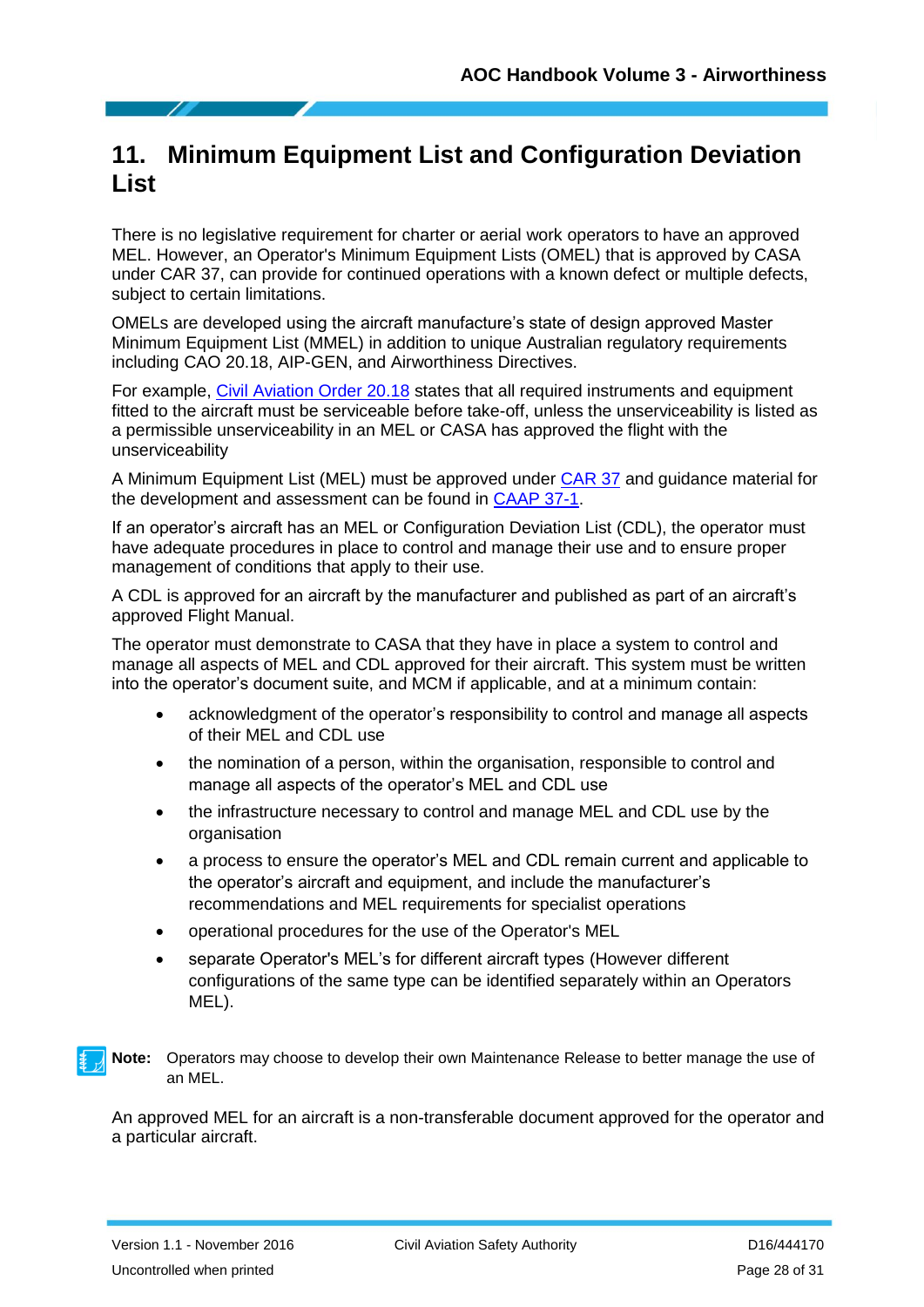In situations where one aircraft is used by more than one operator, all operators of that aircraft can have their own MEL approved for that aircraft so long as all items in the MEL for that aircraft are identical in content. Alternatively the MEL can be approved for the aircraft and all operators of that aircraft.

In all circumstances operational procedures will need to detail how aircraft can be safely transferred between operators.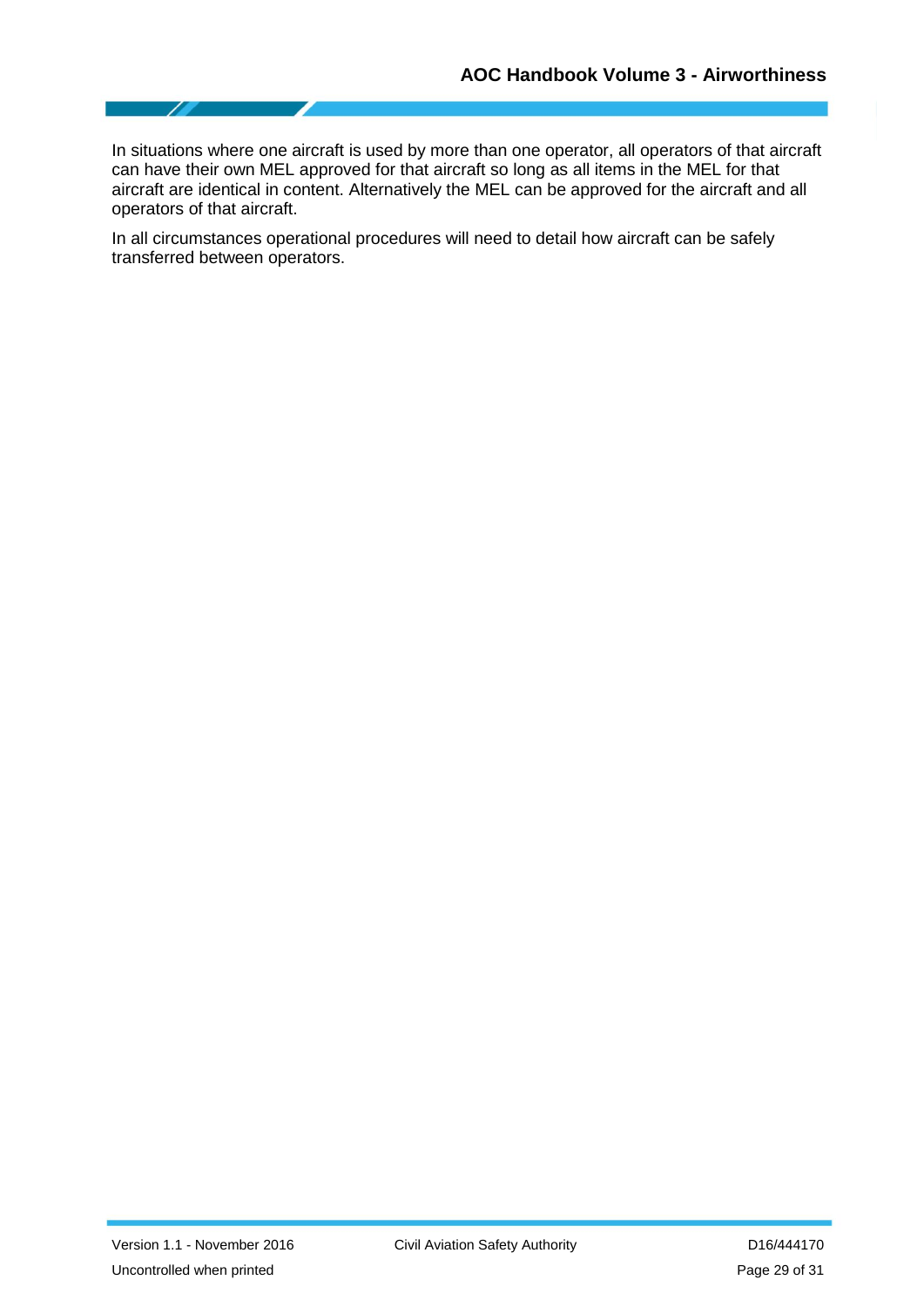# <span id="page-29-0"></span>**12. Other Airworthiness Considerations**

# <span id="page-29-1"></span>**12.1 Weight and Balance Control**

The CASA inspector will verify the Operator has a written system for weight and balance control, including:

- a description of their weight and balance control process
- the nominated person to be responsible for weight and balance control
- the infrastructure necessary to ensure weight and balance control.

Refer CAO 100.7 for further information.

## <span id="page-29-2"></span>**12.2 Special Flight Permits, Permissible Unserviceabilities, Exemptions, Variations, Exclusions**

The CASA inspector will verify that the operator has a system in the Operations Manual that addresses how they manage and apply for:

- special flight permits
- permissible unserviceabilities
- exemptions
- variations
- exclusions.

The system should be in writing and include an acknowledgment of the Operator's responsibility.

# <span id="page-29-3"></span>**12.3 Fleet Management**

The CASA inspector will verify that the operator has a written system for adding or removing an individual aircraft authorised for use by the AOC which ensures:

- the operation of the aircraft is authorised by the Operator's AOC
- the aircraft has a current maintenance release in the appropriate operational category
- the aircraft is appropriately equipped for proposed operation.
- any MEL intended or required to be used is approved for the Operator's aircraft and remains appropriate.
- the Operator's airworthiness and maintenance control system is appropriate for a new aircraft and where applicable, is approved for the new aircraft
- the nominated maintenance schedule is appropriate for the intended operations
- the Operator's Operations Manual is appropriate for a new aircraft
- the weight and balance control systems are updated
- contractual arrangements and contracts have been amended or updated for a new aircraft
- an approved Flight Manual is in place and is current